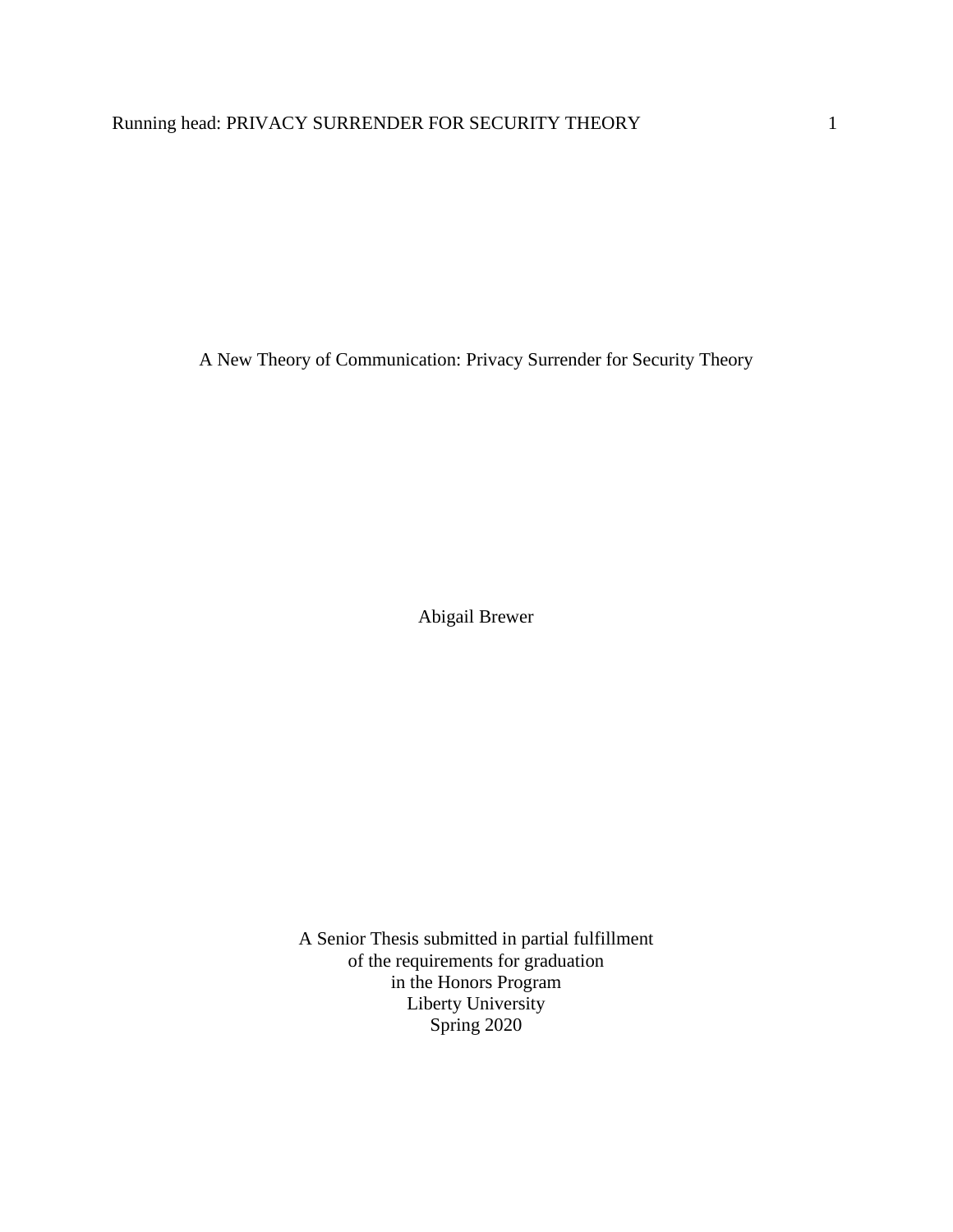# PRIVACY SURRENDER FOR SECURITY THEORY 2

Acceptance of Senior Honors Thesis

This Senior Honors Thesis is accepted in partial fulfillment of the requirements for graduation from the Honors Program of Liberty University.

> Annette Madlock-Gatison, D.P. Thesis Chair

\_\_\_\_\_\_\_\_\_\_\_\_\_\_\_\_\_\_\_\_\_\_\_\_\_\_\_\_\_

Cecil Kramer, D.Min. Committee Member

\_\_\_\_\_\_\_\_\_\_\_\_\_\_\_\_\_\_\_\_\_\_\_\_\_\_\_\_\_\_

James H. Nutter, D.A. Honors Director

\_\_\_\_\_\_\_\_\_\_\_\_\_\_\_\_\_\_\_\_\_\_\_\_\_\_\_\_\_\_

Date Abstract

\_\_\_\_\_\_\_\_\_\_\_\_\_\_\_\_\_\_\_\_\_\_\_\_\_\_\_\_\_\_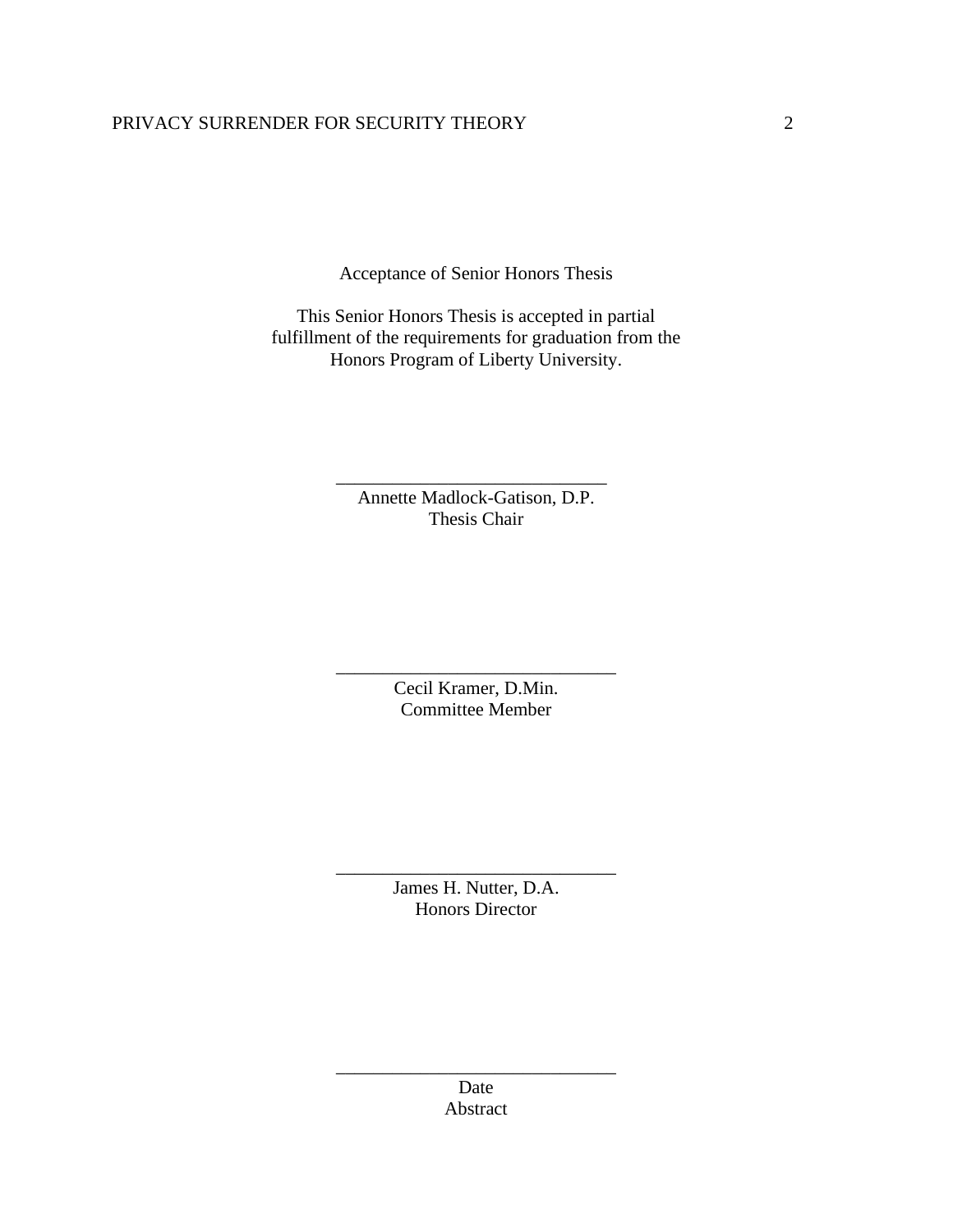# PRIVACY SURRENDER FOR SECURITY THEORY 3

#### Abstract

This thesis seeks to analyze the viability of a newly proposed theory of communication, Privacy Surrender for Security Theory (PSST), by analyzing a quantitative survey administered by the researcher. Proposed in 2018 by a team of undergraduate students, Privacy Surrender for Security Theory seeks to explain why American citizens are willing to surrender their personal privacy rights for the sake of national security. The original team of researchers prepared a survey to further their study, and the researcher chose to administer a revised version of that survey through Facebook and a group message. Most participants surveyed said knowing that the National Security Administration has surveillance programs in place made them feel safer, yet when asked if knowing that the National Security Administration could access their personal information made them feel violated, many agreed. The survey data reveals that American citizens generally agree that the nation is vulnerable to acts of terror, yet the data also reveals that Americans are divided on their feelings on surrendering their personal privacy rights for the sake of increasing national security. An analysis of the data reveals evidence that supports the third axiom of the proposed theory, and further research is suggested to continue analyzing the first two axioms of PSST.

*Keywords*: American national security, privacy rights, surrender, communication theory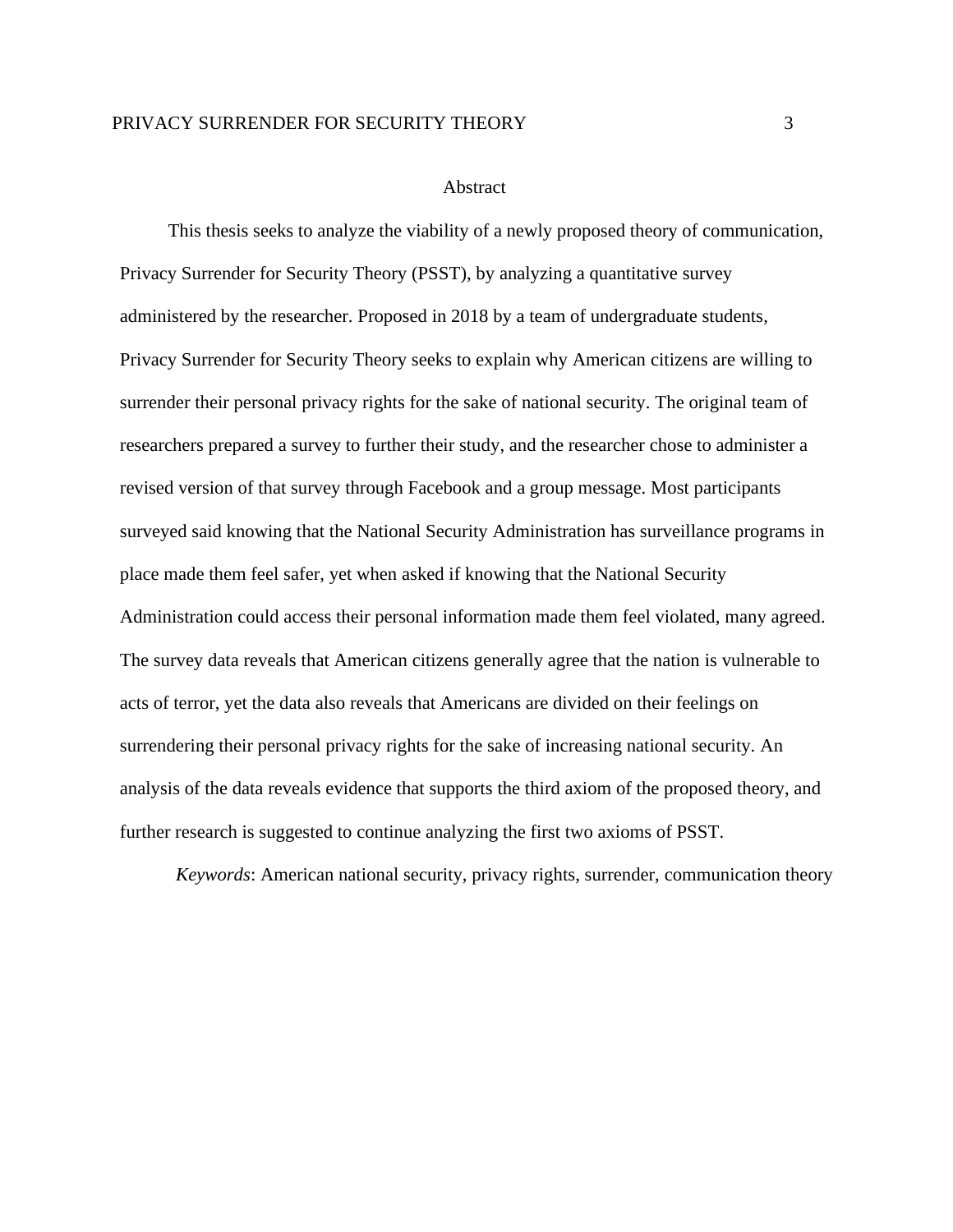# A New Theory of Communication: Privacy Surrender for Security Theory

# **Introduction**

Tasked with proposing a new theory of communication, five undergraduate students stared at a dry erase board in their university classroom one fall afternoon in 2018. Words in green ink littered the white space, fruit of a productive brainstorming session. As the five students examined the board, they began to isolate phrases that caught their attention. They circled words such as "Netflix," "Collective Memory," terrorism," "Cultivation Theory," and "privacy rights." At the end of the semester, the five students submitted their completed theory proposal, entitled Privacy Surrender for Security Theory, otherwise known as PSST, because "psst…" they had a secret for communications scholars and the general American public.

With the professor's encouragement, four of the students spent their winter break refining the proposal to submit it to three conferences in the Eastern United States. In the spring 2019 semester, the students presented their proposed Privacy Surrender for Security Theory at the Eastern Communication Association annual conference in Providence, Rhode Island, the National Conference of Undergraduate Research held in Kennesaw, Georgia, and Liberty University's Research Week in Lynchburg, Virginia. Scholars, professors, and peers alike all asked the same question to the four researchers: "Will anyone conduct the survey to confirm or deny this proposed theory?" Three of the four students graduated, so Abigail Brewer, the remaining student, decided to conduct the survey to analyze the validity of the proposed theory.

#### **Overview**

This thesis analyzes quantitative data to further previous research conducted on Privacy Surrender for Security Theory. Up until this point, only a content analysis has been conducted to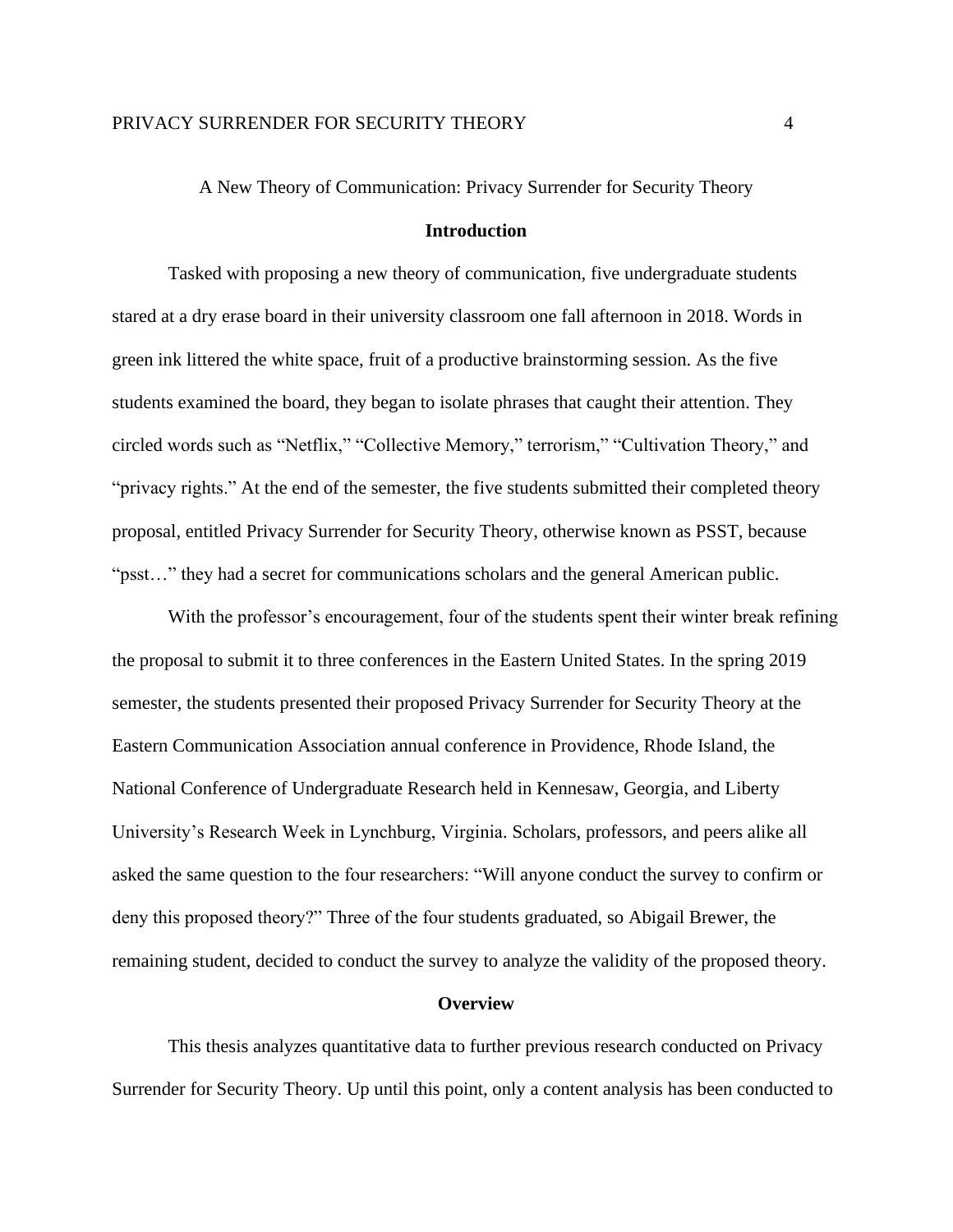create the foundation of PSST. The original team of undergraduate researchers developed and proposed the theory, and they created a digital survey to gather quantitative data to determine the theory's viability. Abigail Brewer, the remaining researcher, will extend the theory's current research by analyzing the results of a revised version of the survey the team created.

First, the researcher will share a literature review to demonstrate why Privacy Surrender for Security Theory is both relevant to society and to communication research. Next, the researcher will describe the axioms and the framework of the theory. She will then state her hypothesis and explain the methodology, limitations, and survey questions. After analyzing the responses to the survey, the researcher will explain her findings, propose ideas for future research, and draw conclusions.

#### **Creating PSST**

Privacy Surrender for Security Theory, otherwise known as PSST, was originally created and proposed by Abigail Brewer, Hanna Bathrick, Kasey Lange, and Robert Goodwin. PSST is comprised of the following three theories of communication: Collective Memory, Cultivation Theory, and Communication Privacy Management Theory. PSST seeks to explain why the American public is seemingly no longer bothered by the covert surveillance of the National Security Administration, for what was once a public outcry is now relegated to memes, jokes, and quick quips in conversation.

# **Literature Review**

To establish the relevance and necessity of the proposed theory, literature is analyzed that connects Privacy Surrender for Security Theory to society and to communication theory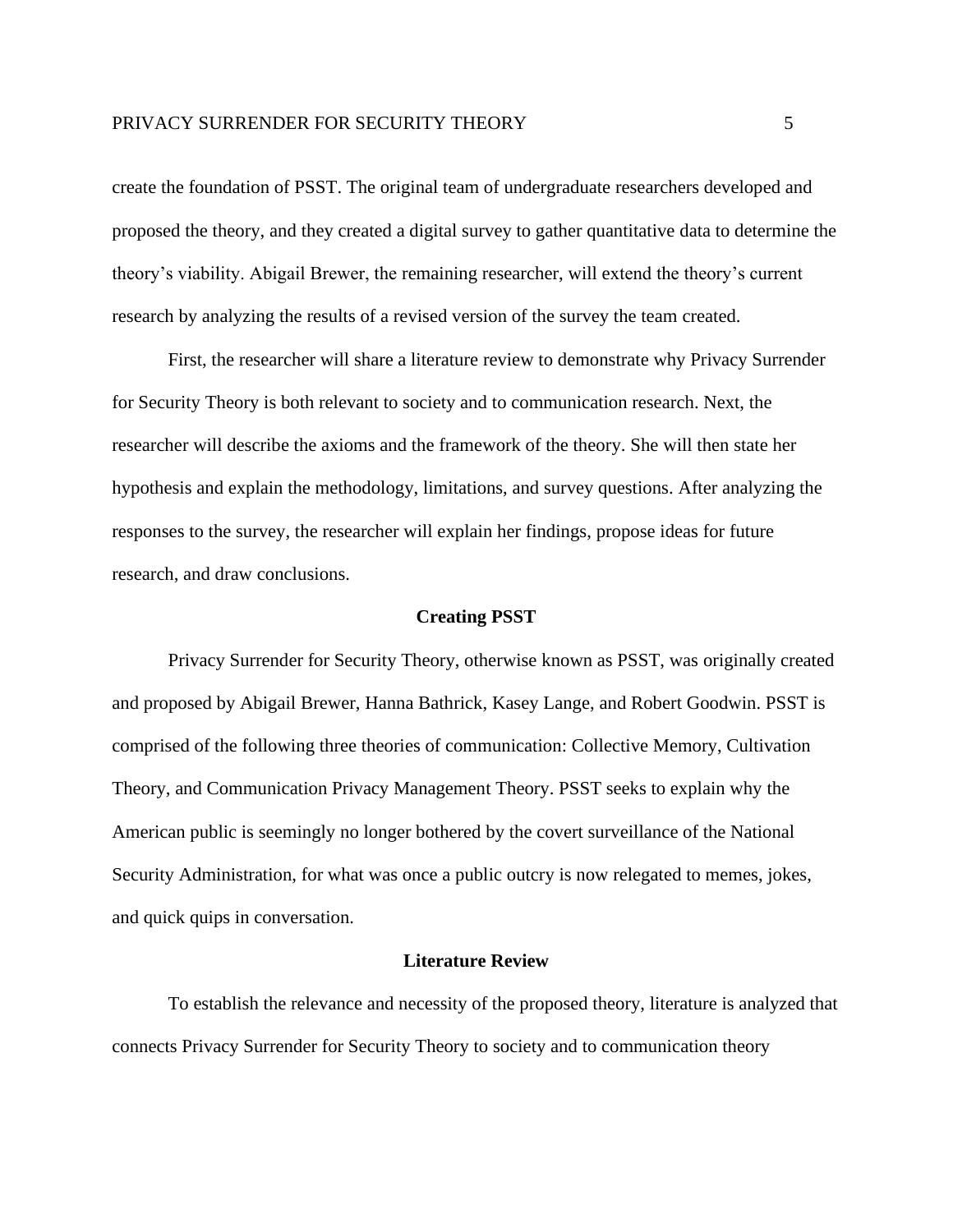research. Portions of this literature review have previously appeared in the original Privacy Surrender for Security Theory proposal paper.

# **Relevance to Society**

When Edward Snowden, a contractor for the Central Intelligence Agency, originally fled the United States in 2013 as a whistle-blower, he ignited a national outrage over the classified information he leaked to the public about the capabilities and practices of the National Security Administration. According to Snowden, the National Security Administration regularly conducted surveillance of American citizens through their cell phones, laptops, and other electric devices (CNN Library, 2019). Initially, the American public was alarmed; however, as years passed, the public outcry grew quieter and quieter, even as evidence revealing the National Security Administration's programs grew.

In 2016, Pew Research Center conducted a survey to better understand the American public's views on terrorism fifteen years after the tragic events of September 11, 2001. Survey results showed that 49% of Americans surveyed said that they are more concerned that the government has not gone far enough in putting preventative policies in place to counteract terrorism, whereas only 33% said they were afraid the government had stepped too far into the civil liberties of American citizens ("Fifteen Years," 2016). Additionally, Pew Research also reported in 2016 that 57% of surveyed Americans believe it is unacceptable for the government to surveil its citizens; however, 82% believe it is okay to surveil terrorism suspects ("State of Privacy," 2016).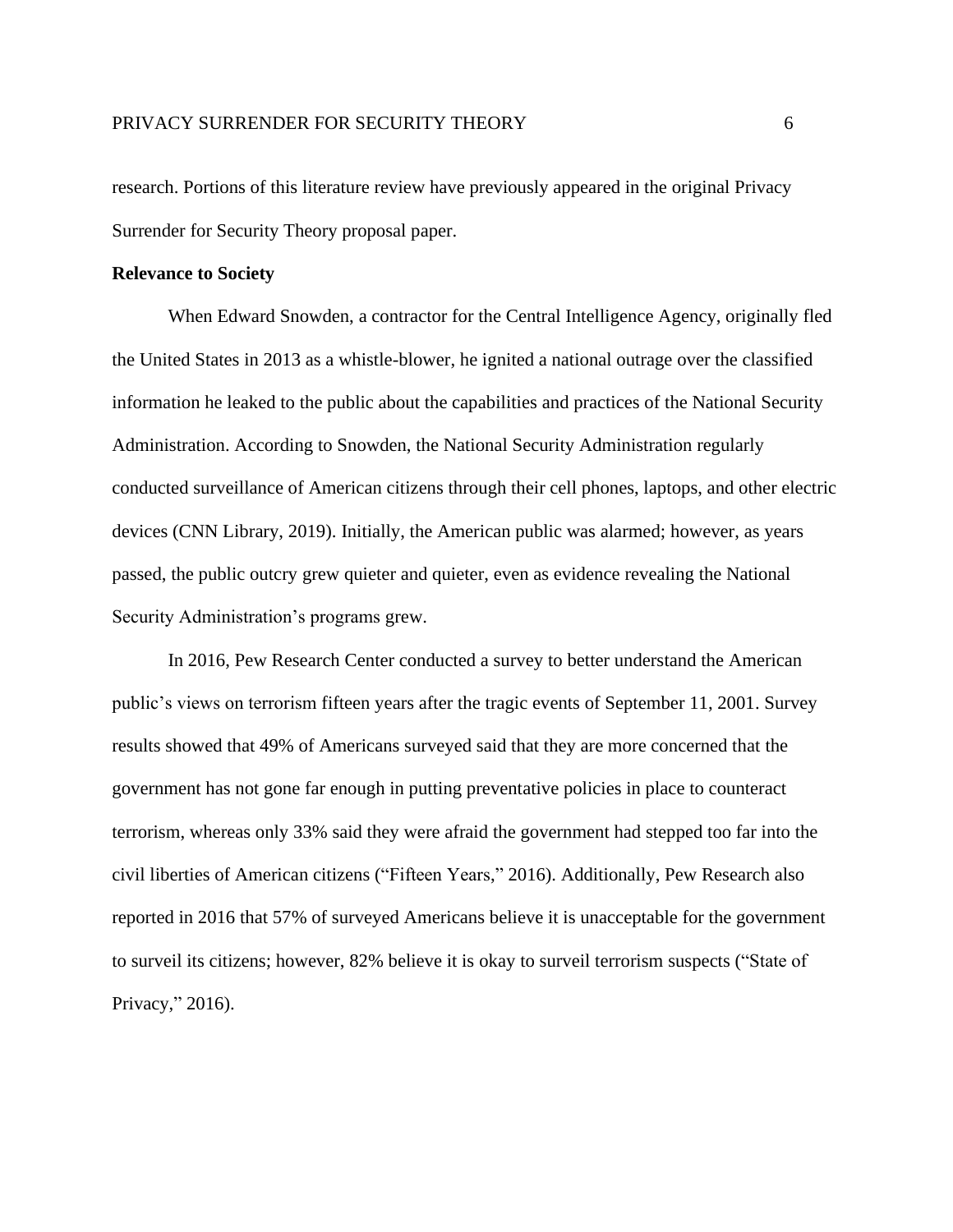Cornell Law argues that most debates and legal cases regarding personal privacy rights center around differing interpretations of the Fourth Amendment to the Constitution. The Fourth Amendment reads as follows:

The right of the people to be secure in their persons, houses, papers, and effects, against unreasonable searches and seizures, shall not be violated, and no warrants shall issue, but upon probable cause, supported by oath or affirmation, and particularly describing the place to be searched, and the persons or things to be seized. (Cornell Law)

Cornell Law further expounds upon the Fourth Amendment by explaining that the amendment protects Americans from unlawful searches, random arrests, and incorrect surveillance practices. In addition, the Fourth Amendment is often cited when discussing privacy laws (Cornell Law). Because privacy rights are part of the Constitution, they are a critical component of modern culture, especially in the digital age.

Finally, the International Association for Privacy Professionals (IAPP) notes that the issue of privacy rights in America has transitioned into the rhetoric of the general public, for the topic of personal privacy has appeared in sitcoms, documentaries, government legislation, and magazines (Bracy, 2015). The IAPP, along with *The Washington Post*, both reference episodes of the hit television sitcom *Parks & Rec*, in which key characters grapple with Gryzzl, a new company that collects personal information from its customers (Bracy, 2015; Peterson, 2015). Gryzzl wants to build a new headquarters in the city of Pawnee, but the town's residents do not like that the company can access their personal texts, emails, bank statements, and records to tailor suggestions and gifts to the interests of every individual (CBS, 2015). In the end, the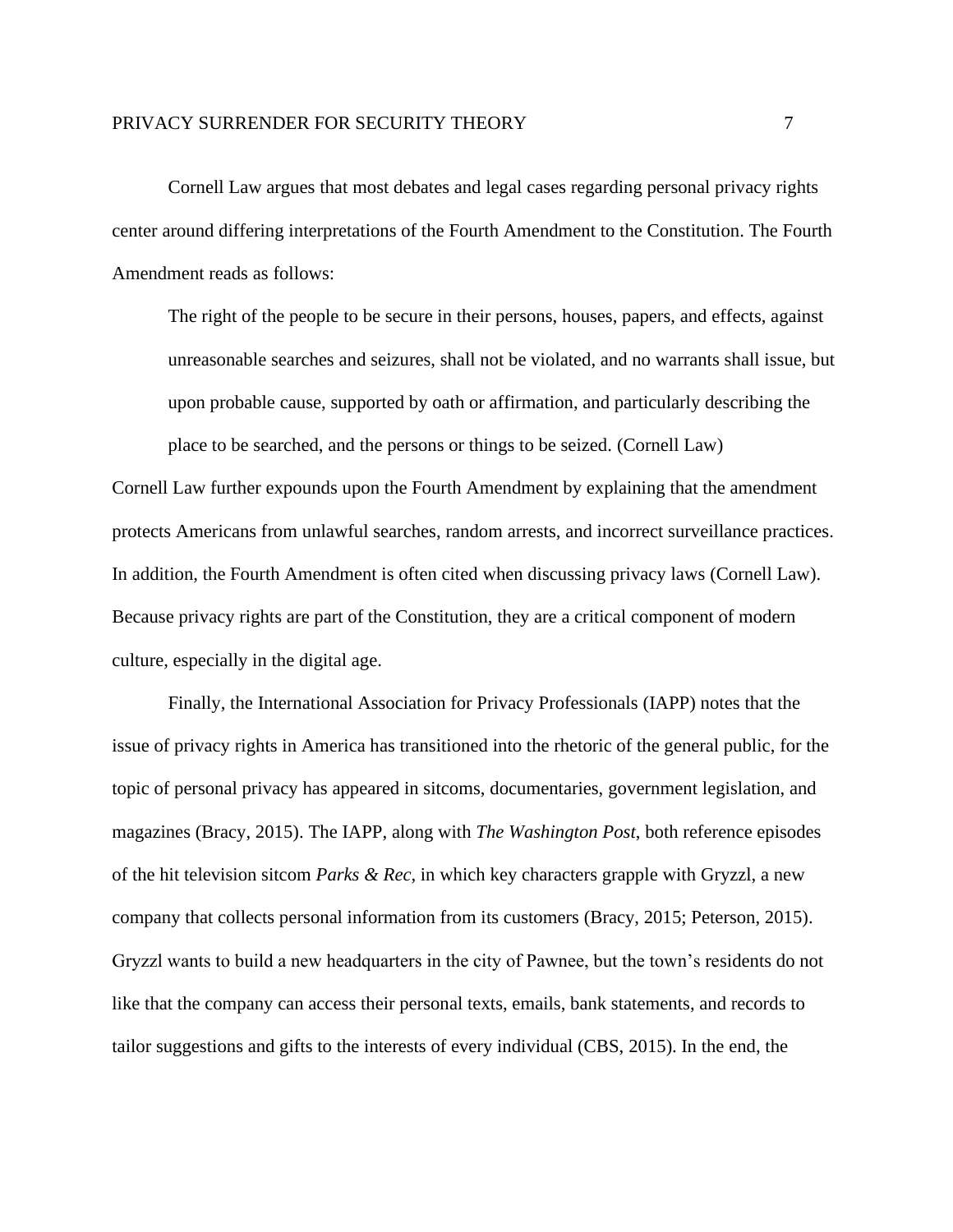characters recognize that they cannot stop the company, but they argue that the invasion of personal privacy is unfair.

# **Relevance to Theory**

As noted earlier, Privacy Surrender for Security Theory is rooted in three different communication theories. Together, when placed within the context of American national security, the theories of Collective Memory, Cultivation Theory, and Communication Privacy Management Theory all tell the story of why the American public has largely quieted about the issue of personal privacy rights and government surveillance.

**Collective Memory.** The first piece of the PSST framework is the theory of Collective Memory. The researcher describes the history of Collective Memory as follows:

Collective memory is a widely studied phenomenon that highlights "a form of memory that transcends individuals and is shared by a group" (Wertsch & Roedinger, 2008, p. 318). Though the term "Collective Memory" traces its history to Halbwach's studies from 1925, "we can trace the notion of group memory to the earliest texts in Western civilization, in Archaic Greek culture" (Russell, 2006, p.792). A cross-disciplinary theory, this topic is of great interest to communicators, psychologists, and historians alike as it explains how history can be written or re-written by a group's leading voices.

(Brewer et al., 2018, p. 7)

Because Privacy Surrender Security Theory states that the media propagates a narrative of fear through television shows about violence and acts of terror, the theory of Collective Memory is useful to understand how the media can create narratives through using group memory.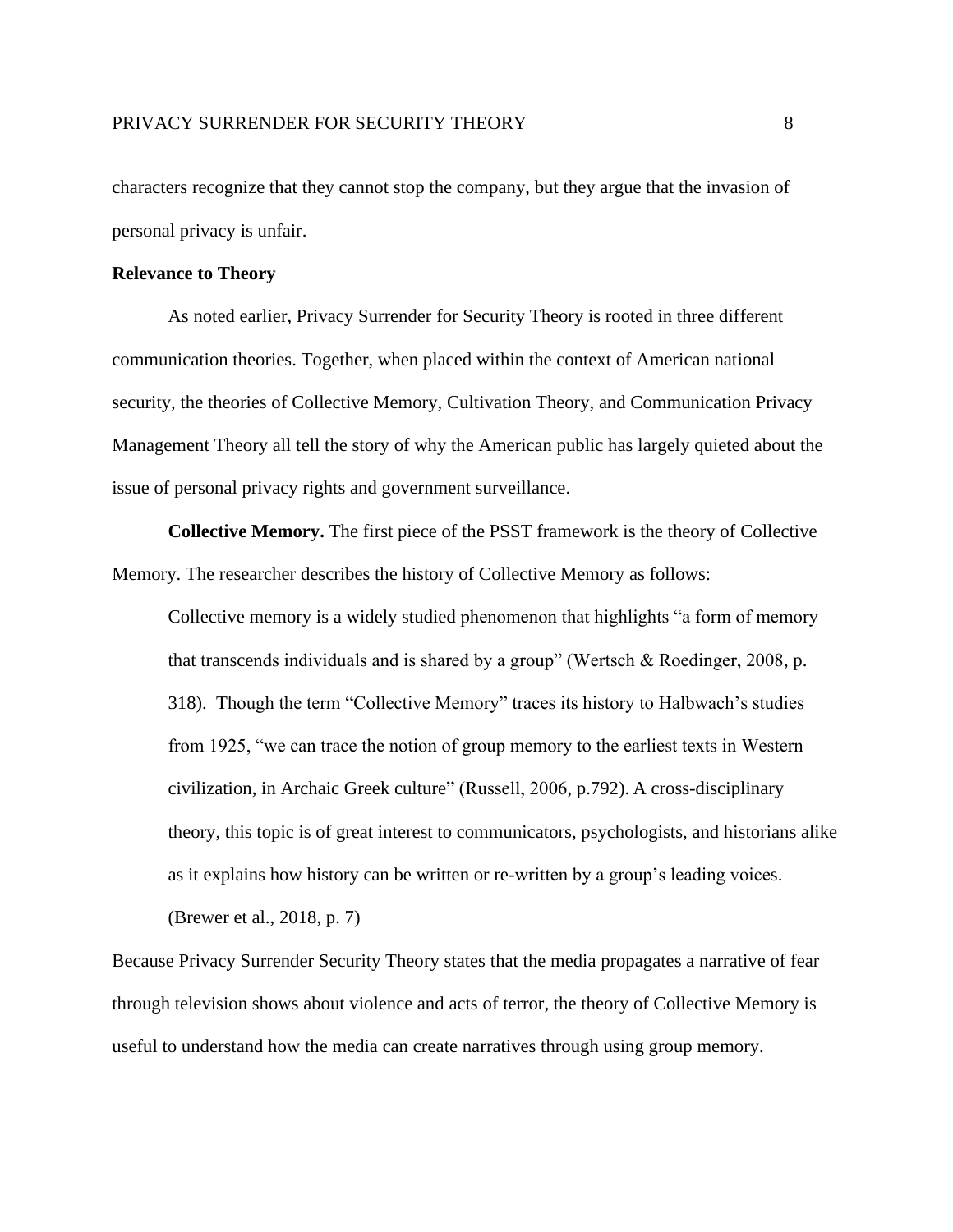Brewer continues her explanation of the historical impact of Collective Memory by sharing the following examples:

Various groups throughout history have used the principles of Collective Memory to rewrite their respective histories, including forming cultural identities steeped in the shared memories of group members. This can apply to social groups who remember certain highlighted events from over the years, or to people of a nation who recall their history by sharing the memories of a few significant military victories. In addition, the group will subconsciously forget other events as well (Roedinger & DeSoto, 2016). For example, Americans might remember the brilliance of World War II's D-Day while choosing to neglect the memory of those who died in Hiroshima. As a group, this shapes Americans' perspective and historical knowledge of the United States.

Political leaders and news media have the ability to take advantage of Collective Memory in telling the stories of today in such a way that favors current agendas. According to Zelizer [2018] "collective memory is an intricate set of cues by which the past is invoked to make sense of the present and that systematically crafts our engagement with terror's representation" (p. 136). Muzzatti [2017] <sup>a</sup>lso notes that current political events and the creation of new media content consistently parallel, for TV shows and movies often reflect recent happenings in society. In addition, the media will place past events in the present to create a fear of terror in the general public (Zelizer, 2018, p. 137). Because Collective Memory impacts the American narrative, terrorist attacks and crime are not simply random, singular events but are rather part of a much larger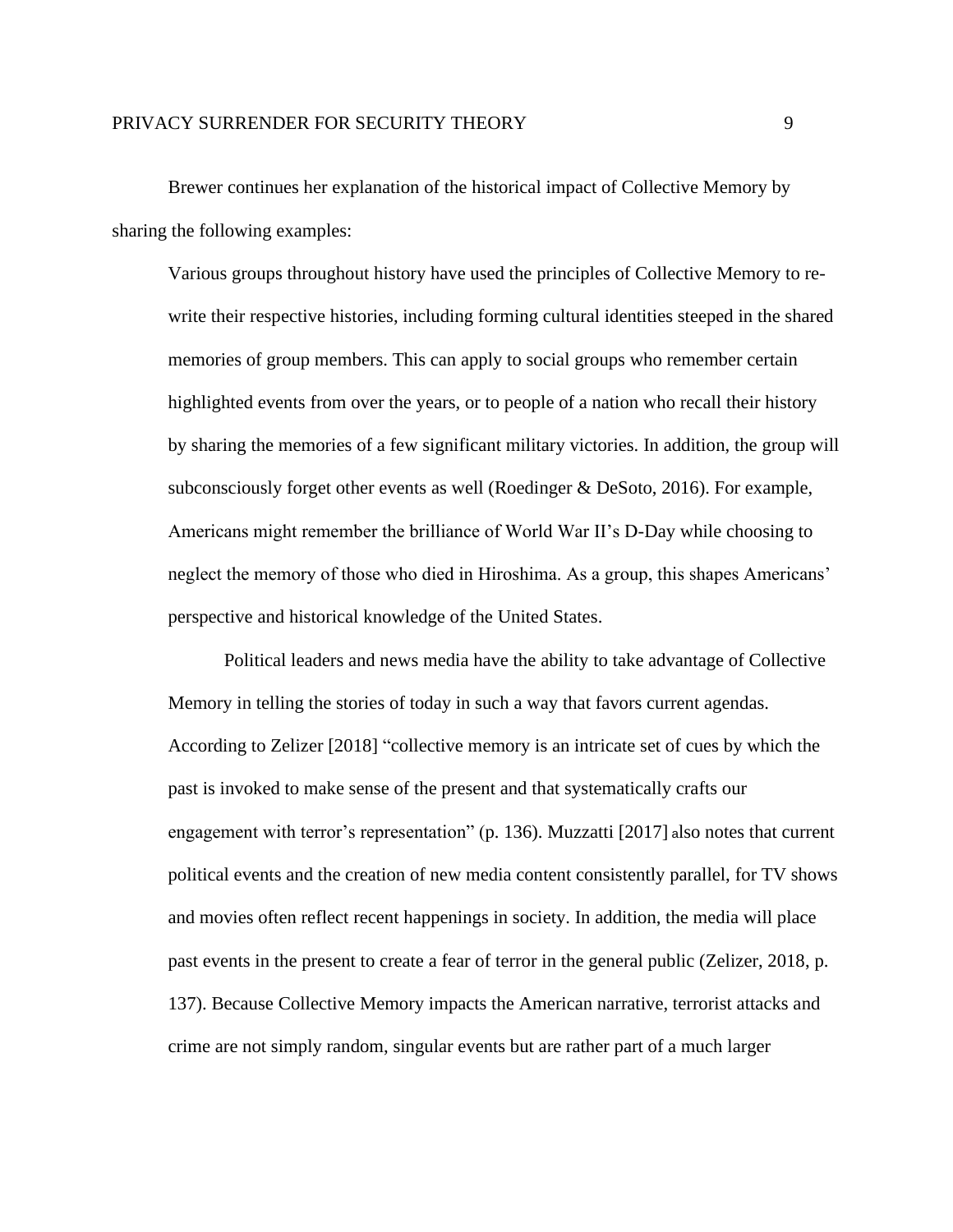narrative of recent history to which Americans are exposed to through media consumption.

By realizing that news media leaders use the principles of Collective Memory to shape the current fear of terror, one can better understand the weight and significance of Cultivation Theory (CT). Television allows the selected Collective Memory narrative to be broadcasted into almost every home in America, for 95.9% of households have a television set with the average American consuming over 10 hours of television content daily (Nielsen, 2018; Koblin, 2016). If CT is true, then there is little chance of stopping the effects of media's chosen narrative invading societal norms. (Brewer et al., 2018, pp. 7-9)

In the same way that Collective Memory shows how American citizens remember the military history of the United States through a curated group memory, Collective Memory can also be used to demonstrate how American citizens are being persuaded to view the safety of their future. For this reason, Collective Memory is the first communication theory used in the framework of Privacy Surrender for Security Theory.

**Cultivation Theory.** Created by George Gerbner in the late 1960s and 1970s, Cultivation Theory seeks to explain how the media impacts the general public through curating narratives surrounding topics such as violence and terrorism (Potter, 2014). According to Potter, Gerbner's theory explains how the media institutions, the mass messages, and the overarching effect of said messages sent by the media institutions impacted society (Potter, 2014).

Potter later quotes Gerbner, who wrote in 1970 that "mass production and rapid distribution of messages create new symbolic environments that reflect the structure and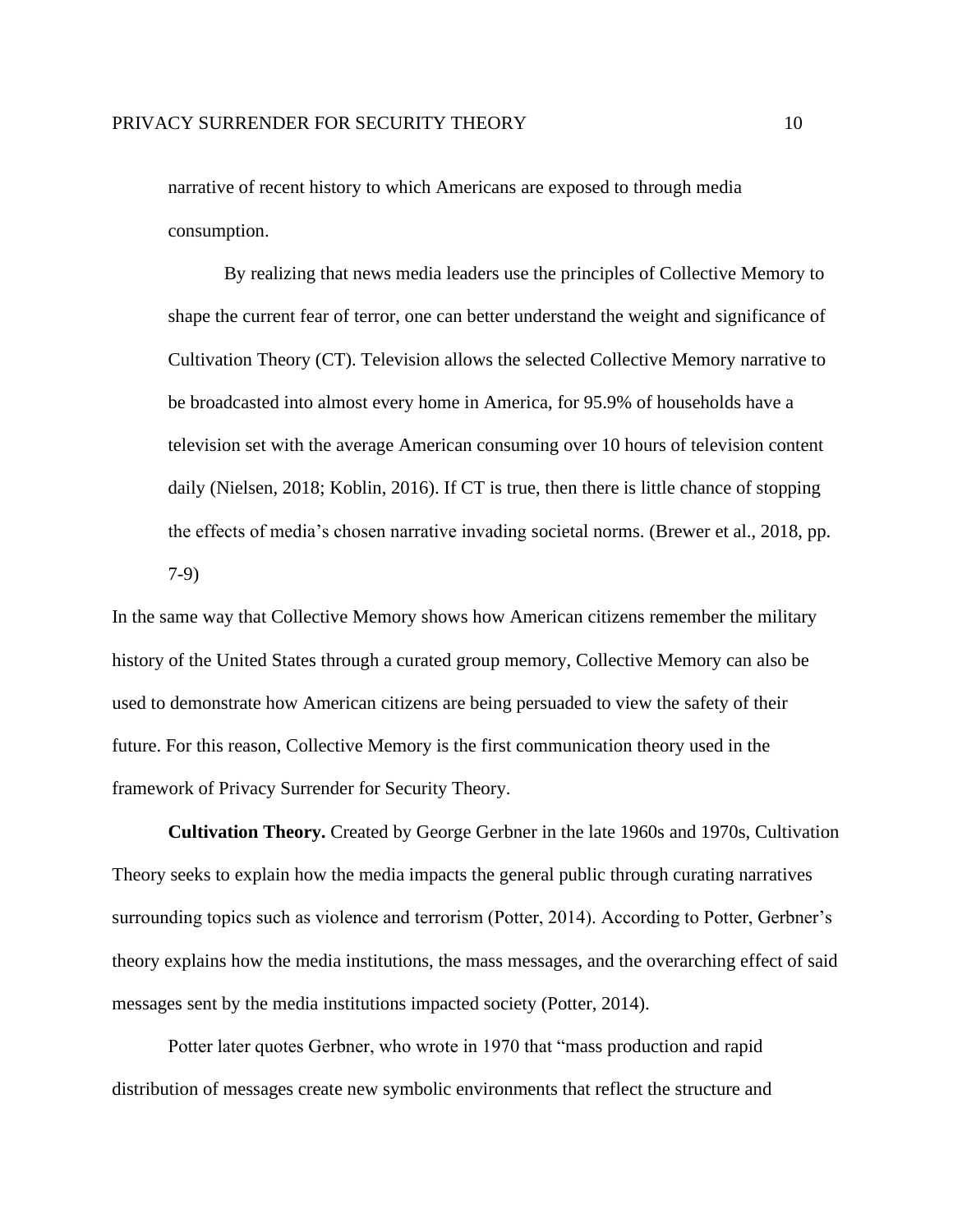functions of the institutions that transmit them" (as cited in Potter, 2014, p. 1016). This correlates directly to the theory of Collective Memory discussed earlier in the literature review. In addition, Potter also quotes Gerbner's 1969 writings, saying that "mass-produced messages form 'a common culture through which communities cultivate shared and public notions about facts, values, and contingencies of human existence'" (as cited in Potter, 2014, p. 1016).

According to Bryant and Morin's research on trends within the mass communication research discipline, Cultivation Theory is one of the three most-referenced communication theories from 1956-2000, for it was referenced in 56 different articles (Bryant & Morin, 2004). The results of the articles analyzed show that people who view television on a regular basis are more likely to have a negative view of the world around them (Bryant & Morin, 2004). Their findings continue to strengthen the argument of Privacy Surrender for Security Theory, which suggests that media consumption affects American citizens' perceptions of national security and their personal privacy rights. In addition, Morgan and Shanahan (2010) report that over 500 studies involving Cultivation Theory have been published.

When Cultivation Theory and Collective Memory are applied to the specific context of American security, they together paint a picture of media leaders having the capacity, authority, and opportunity to author the narrative of violence and terrorism depicted in television media. By carefully crafting the narrative they wish to tell about violence and terrorism in America, media leaders can influence the American public regarding citizens' thoughts on personal privacy rights and national security. This power, when combined with Communication Privacy Management Theory, lays the foundation for the framework of Privacy Surrender for Security Theory.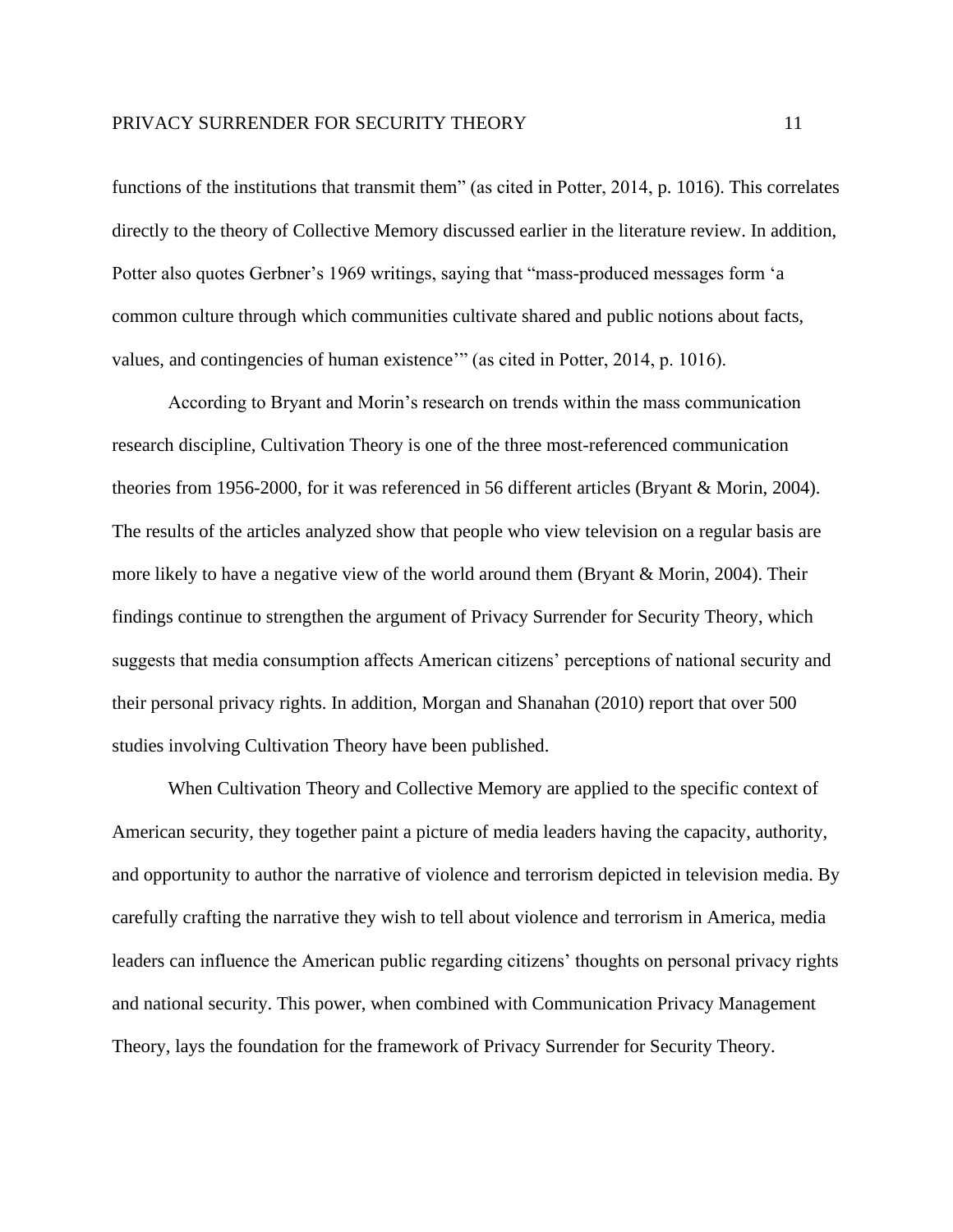### PRIVACY SURRENDER FOR SECURITY THEORY 12

**Communication Privacy Management Theory.** Sarah Petronio, with the help of Robert Littlefield and Judith Martin, developed Communication Privacy Management Theory over a period of twenty years (Petronio, 2004). Her theory seeks to explain why and how people negotiate privacy boundaries and disclose personal information to other individuals and groups. The theory has been used to explore arenas such as family privacy, social media privacy, and societal privacy norms. According to Petronio (2004), disclosing personal information creates privacy boundaries that must be re-negotiated in future conversations:

when people disclose to each other, they essentially link others into a privacy boundary. Once that happens, there are expectations that disclosers have when others are privy to their information. In addition, the recipients essentially become co-owners or shareholders of the information because of concomitant expectations that they will keep the information confidential. (p. 203)

Originally, this theory focused on interpersonal boundaries between individuals in face to face conversations who had to decide whether or not to disclose personal information. In essence, the decision to lose the rights to the personal information was worth the reward of what the other person could provide. However, the theory has since expanded to also include interpersonal interactions through technology. With the introduction of digital media, social media sites, and advances in security technology, discussions on privacy boundaries between individuals and corporations has risen to forefront of Communication Privacy Management research.

In 2007, researchers conducted 154 face-to-face interviews of employees from a variety of organizations and asked questions regarding their opinions on company surveillance. The data revealed that "interviewees reported that surveillance is beneficial or necessary (68%), gave a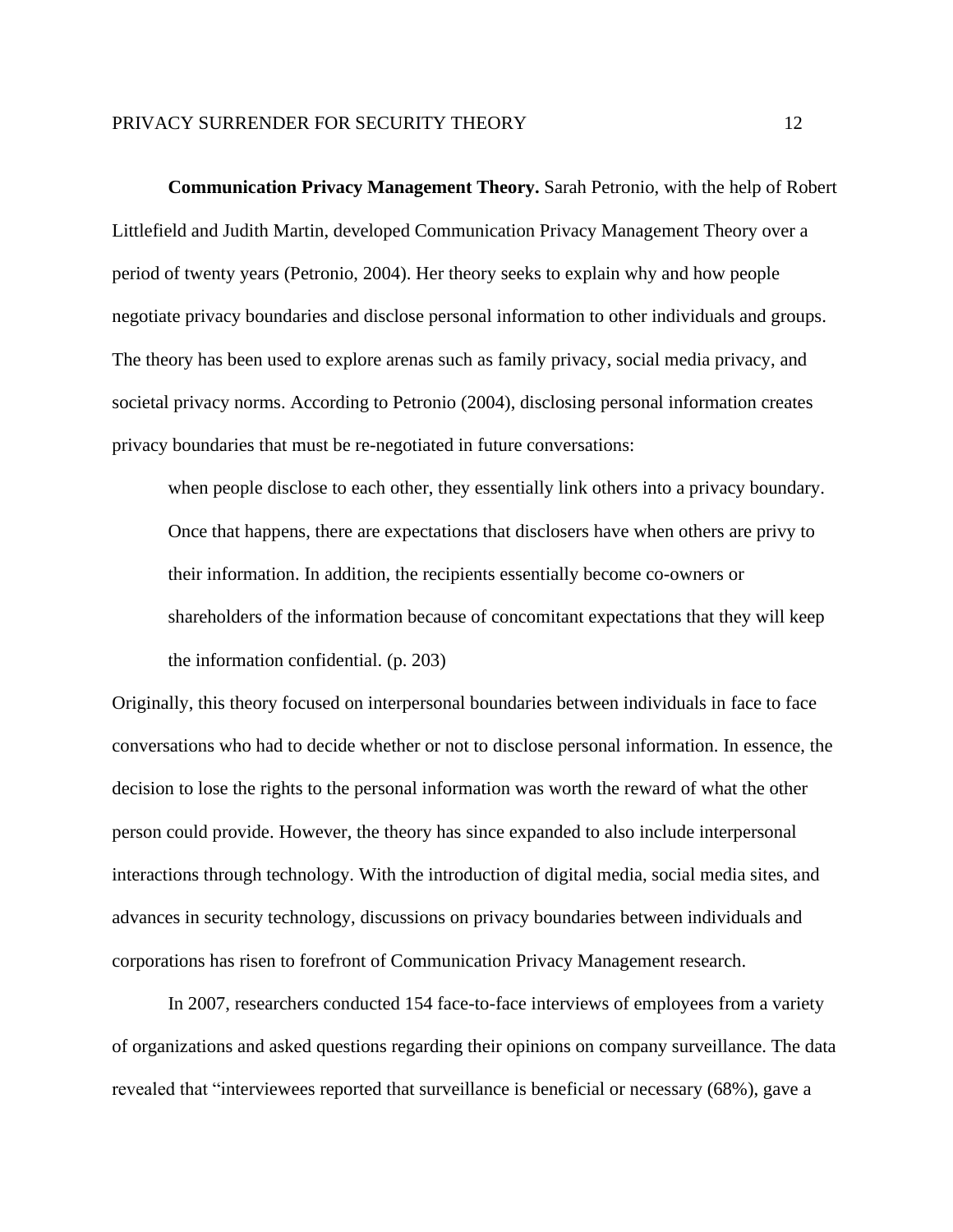mixed reaction (17%), appeared ambivalent (10%), or said it is bad (6%)" (Allen et al., 2007, p. 183). Later in the results, Allen et al. notes that "of the statements on whether surveillance is problematic, the most frequent either express a general dislike for surveillance (26%) or indicate it is an invasion of privacy (17%)" (2007, p. 185). This study demonstrates that surveillance practices were in question well before Snowden's revelations to national media outlets.

In 2011, ten graduate students were interviewed and asked about their opinions on closed circuit televisions being placed in public spaces at their midwestern university. The ten students were initially positive in their remarks about the use of closed circuit televisions to increase safety; however, by the time they reached the conclusion of their interviews, several of the participants noted that the closed circuit television gave them a heightened sense of safety rather than actually increasing their real safety. Overall, the students had differing views on privacy rights and the use of surveillance, but they agreed that the increased possibility of catching criminals and decreasing violence was worth the surrendered privacy in public. (Walton et al., 2011). Thus, the students cognitively were willing to negotiate their privacy boundaries in accordance with Communication Privacy Management Theory to gain the reward of perceived security at their university.

Communication Privacy Management Theory posits that people will surrender personal privacy to receive a perceived reward for sharing that information. That reward could range from increased safety to protection against crime, to organizational unity, or to another perceived benefit. When placed within the context of Privacy Surrender for Security Theory, Communication Privacy Management Theory suggests that increased national security and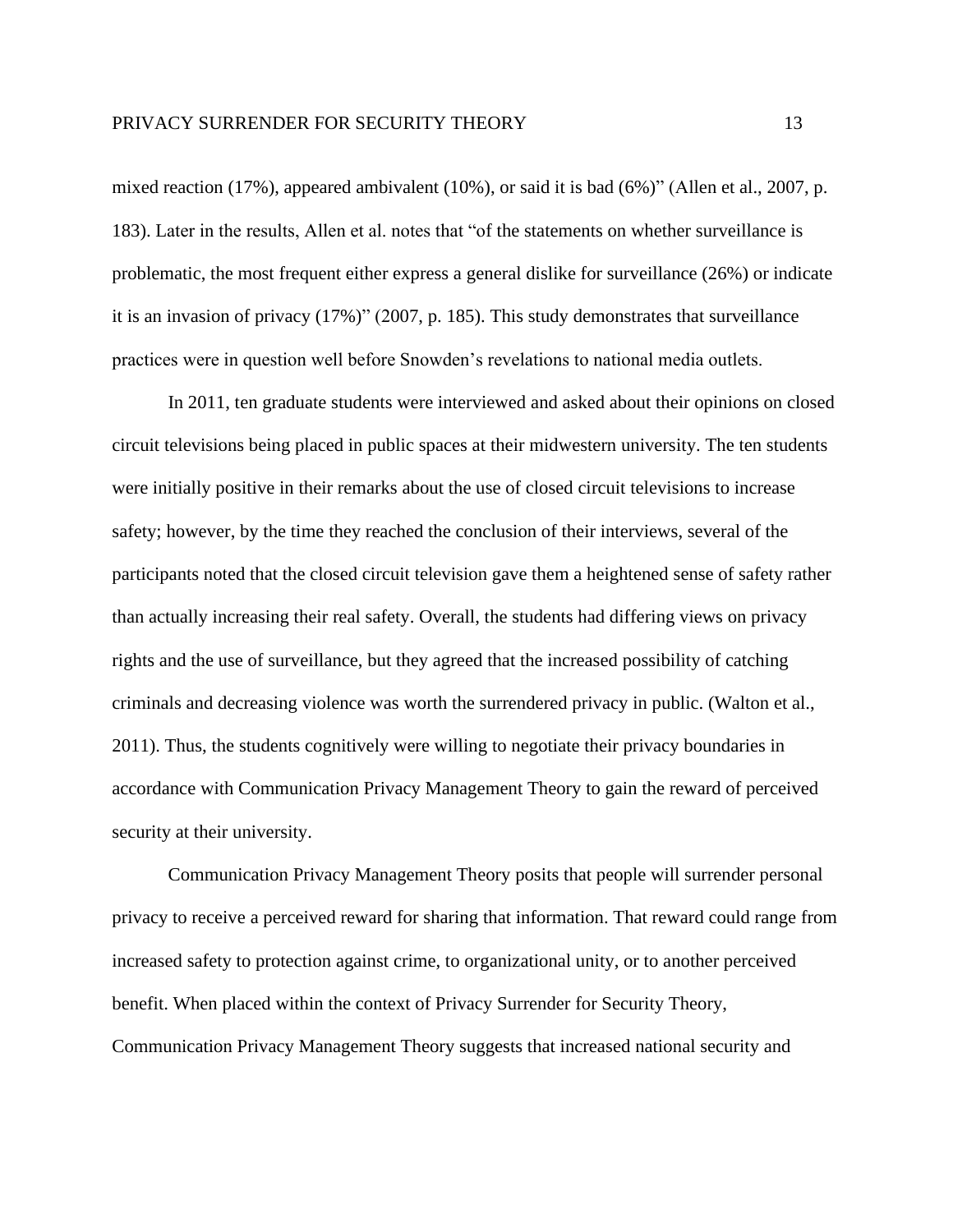perceived safety from terrorism and violence is a worthwhile reward for surrendering rights to personal privacy.

### **Axioms and Framework**

Three core axioms comprise the Privacy Surrender for Security Theory, as articulated by Brewer, Bathrick, Lange, and Goodwin (2018). The first axiom is simple: the media persuades the public to fear the possible threat of terrorism by weaving a new narrative about national security. The second axiom supposes that American citizens make decisions about personal privacy that are based in fear. Finally, the final axiom states that security is so important that giving up personal privacy rights is worth the price.

Privacy Surrender for Security Theory, otherwise known as PSST, is assembled like a formula. In the context of American national security and personal privacy rights, Collective Memory is applied to Cultivation Theory like a filter. When Collective Memory is used as a filter to view Cultivation Theory within the context of American national security and personal privacy rights, it suggests that the leaders of American media can tell the history of terrorism and national security in such a way that makes it appealing to viewers to willingly surrender their personal privacy rights for the sake of greater protection. Together, when these two theories are combined with Communication Privacy Management Theory, they all suggest that the cost of surrendering personal privacy is worth the greater security afforded by the American government. Thus, because American citizens decided it was worth it to surrender their personal privacy rights, they largely ceased their complaints about the once-appalling information Edward Snowden revealed.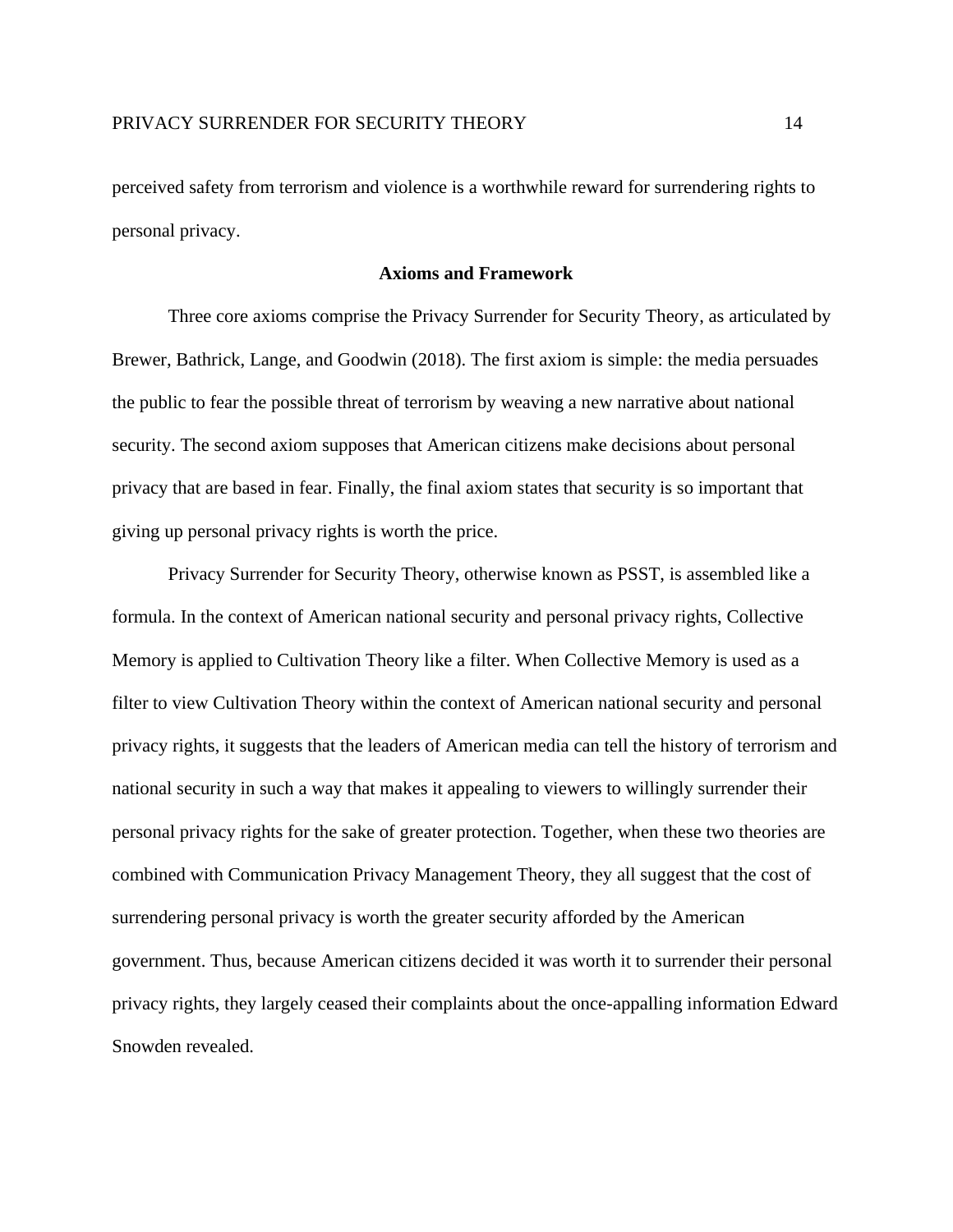#### **Hypothesis**

The researcher hypothesizes that the American public's media consumption habits impact their views on national security, potential violence and terrorism, and the surrendering of personal privacy rights. To test the hypothesis, the researcher administered a survey to collect data from anonymous participants. Survey questions determined the generation of each participant, if the participant is an American citizen, and his or her thoughts on media violence, national security, and personal privacy. After collecting the responses, the researcher tallied the percentages for each question to determine the viability of Privacy Surrender for Security Theory, otherwise known as PSST.

### **Methodology**

Before administering the survey, the researcher approved her methodology and materials through the Institutional Review Board at Liberty University. To protect the identities of all participants, the researcher decided to make all survey responses anonymous. No compensation was awarded for completing the survey, and no one was required to share the survey with his or her friends.

#### **Survey Process**

To simplify the process of collecting responses, the researcher chose to administer the survey through computers, cell phones, Facebook, and group texts. This allowed participants to take the survey whenever they please, and it allowed the researcher to reach out to a larger pool of possible participants rather than conducting face-to-face interviews or collecting written responses.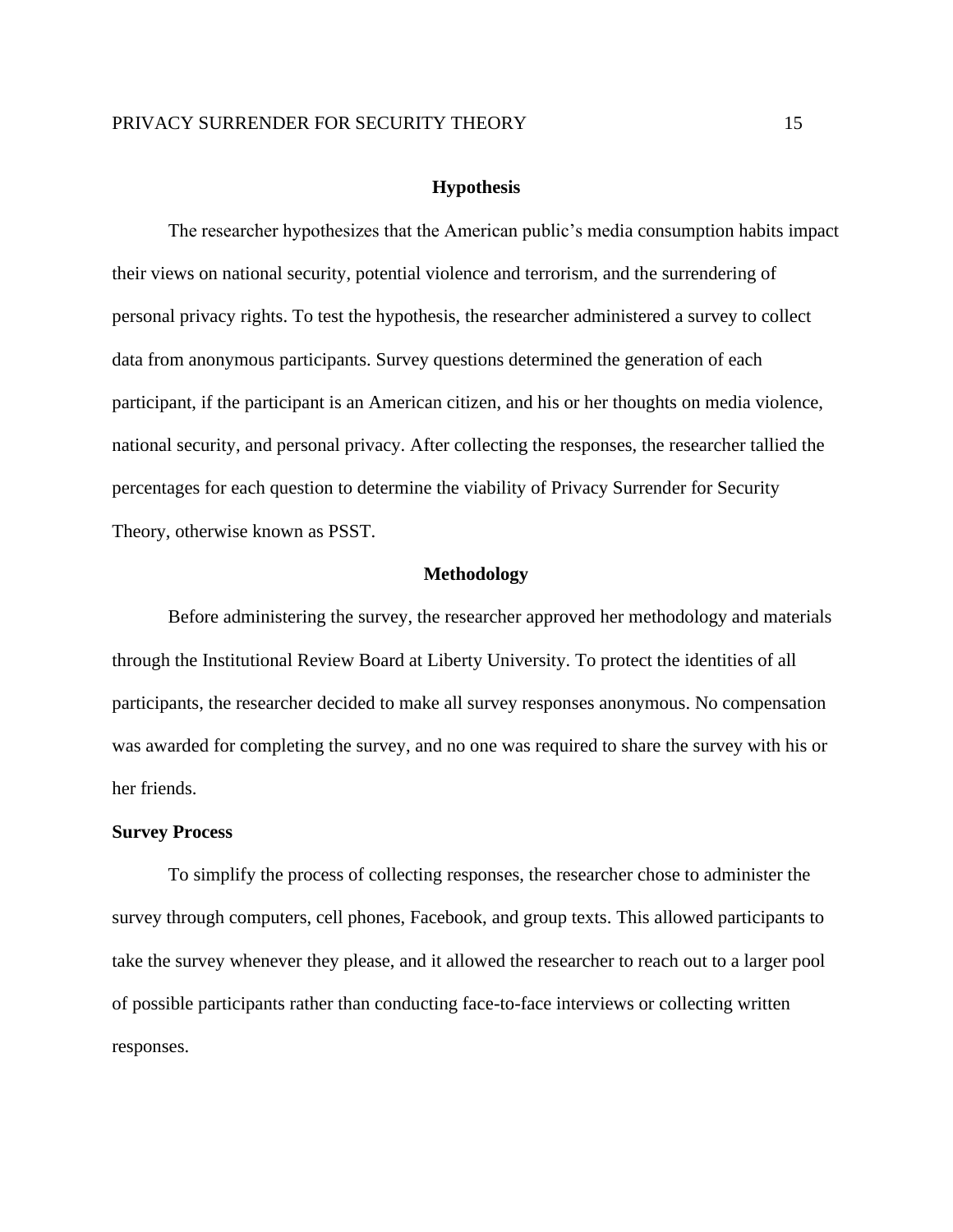In addition, all responses were multiple choice, so participants were not asked to complete any short answer questions. This expedited the survey completion time, thus encouraging more potential participants to take the time to complete the survey. Eliminating short answer responses also helped increase the anonymity of the survey results because the researcher was unable to identify any participants based upon writing styles, word choice, or personal examples shared within the responses.

### **Survey Participants**

Potential participants in the survey were gathered through convenience sampling of both Facebook and a cell phone group text message. To easily collect responses from a varied audience, the survey was released through a typical Facebook newsfeed post by attaching the link within the text of the message. Originally posted by Abigail Brewer, the survey was shared over seventeen times from her page by her friends and family. Her friends and family also had people share the post from their respective pages, thereby creating a convenience sample that snowballed.

Participants responses were divided into six categories based upon Pew Research Center's division of generations. Individuals between the ages of 18 to 22 are part of Generation Z, and individuals between the ages of 23 to 38 are part of the Millennial generation. Next, Generation X is comprised of people from 39-54 years old, and Boomers are between the ages of 55-73. Finally, the Silent generation is comprised of anyone over the age of 74 (Generations and Age, 2019). By organizing the participants by generation, the researcher will be able to pinpoint trends regarding media violence, perceived threats of terrorism, perceptions of national security,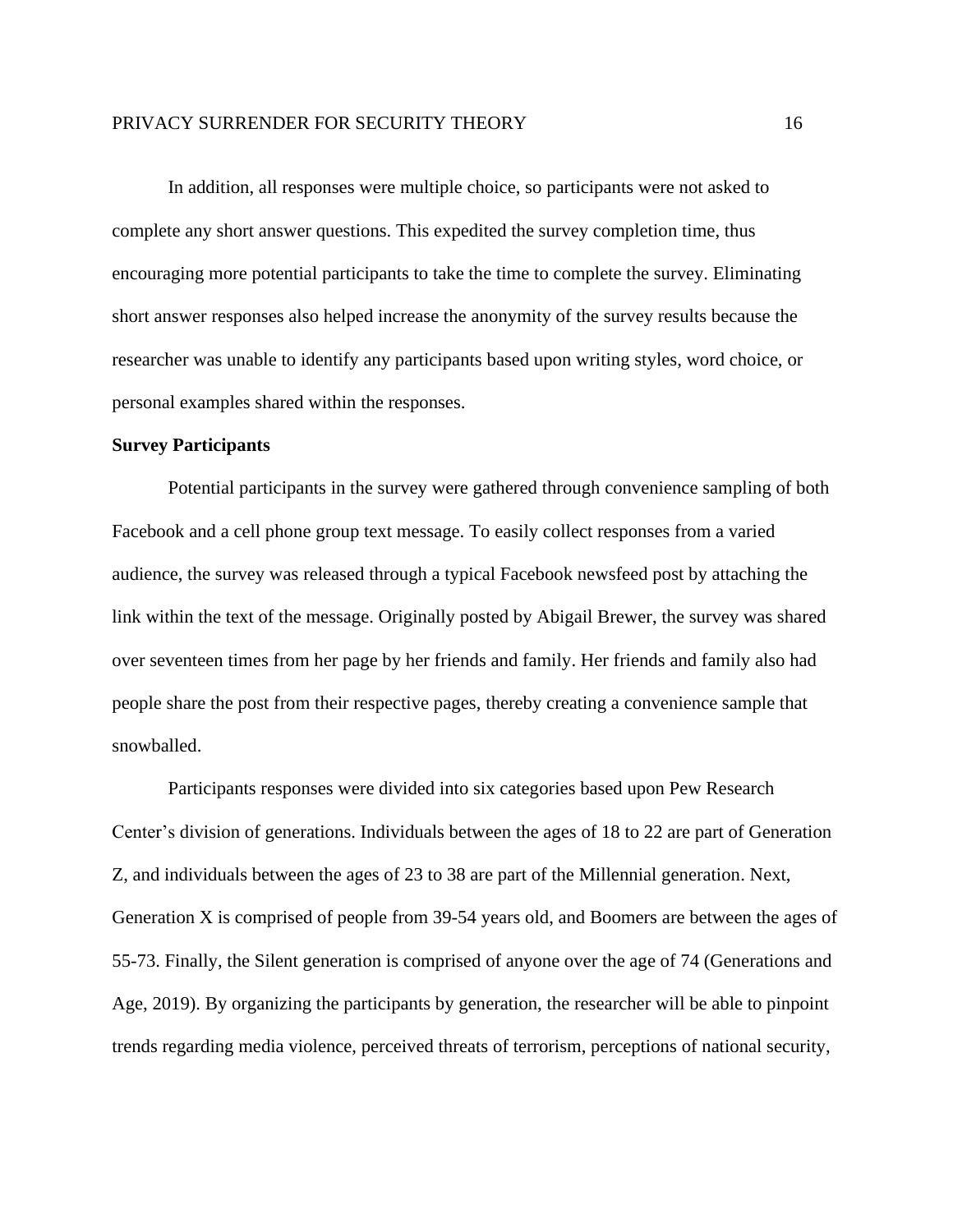and personal privacy rights that are similar and different between the five generations, thereby offering a deeper look into the views of the American public.

# **Survey Questions**

The survey includes twelve questions. The first question asks for participants to select their respective age brackets, and the second question asks if participants are American citizens. The next four questions ask about participants' media consumption habits and thoughts about privacy rights and national security. For each response, participants select a number on a Likert scale. These four questions are as follows:

- 3. How often do you watch TV shows featuring crime, terrorism, or government conspiracy theories?
- 4. How often do you watch news media programs?
- 5. How often do you think about issues of national security or terrorism?
- 6. How do you feel about the surveillance of citizens by the National Security Administration (NSA)?

The final six questions ask participants to choose how strongly they agree or disagree to various statements by selecting responses on the same Likert scale used previously. These six questions are as follows:

- 7. Do you agree or disagree with the following statement: "America is a safer place due to government surveillance of citizens."
- 8. Do you agree or disagree with the following statement: "America is a nation that is vulnerable to terrorist attacks."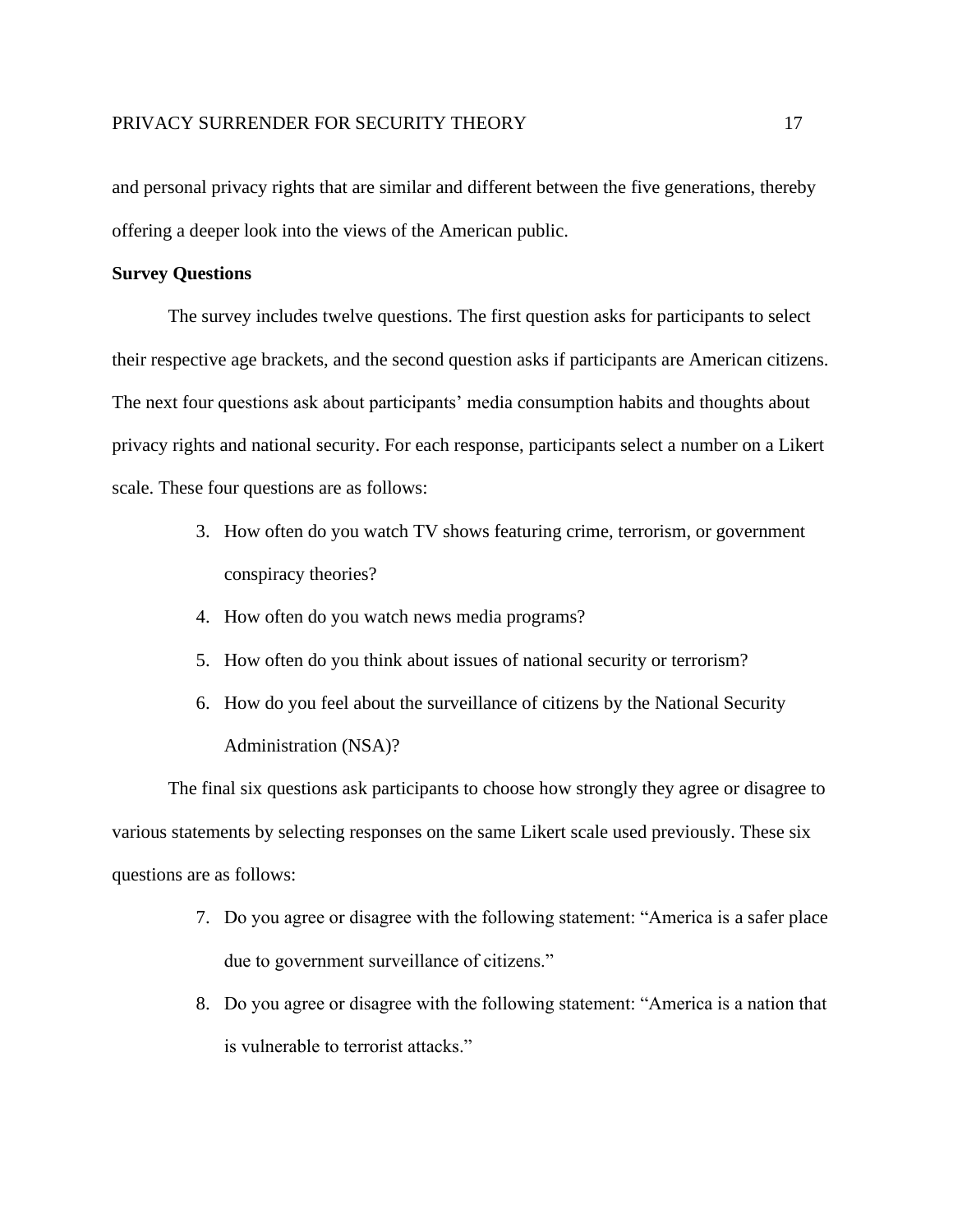- 9. Do you agree or disagree with the following statement: "As an American, I feel personally vulnerable to terrorist attacks."
- 10. Do you agree or disagree with the following statement: "I don't mind surrendering my privacy when it is for the betterment of society."
- 11. Do you agree or disagree with the following statement: "NSA surveillance programs make me feel safer knowing that someone is watching to stop potential acts of terrorism."
- 12. Do you agree or disagree with the following statement: "I feel violated knowing that the NSA surveillance programs have access to my private information."

# **Limitations**

### **Survey Location**

Because the survey was administered through Facebook and a group message, only people who had access to the Internet could participate. However, it was possible for the survey to be sent to people by simply copying and pasting the link of the original post, so it is possible that respondents could have taken the survey without having a Facebook account. Facebook was used to administer the survey because it is a simple platform to gather responses and reach a variety of potential participants.

# **Citizenship**

Because the theory currently focuses on American citizens' perspectives on national security and privacy rights, participants of the survey are limited to American citizens only. To differentiate between American citizens and all other participants, respondents were asked to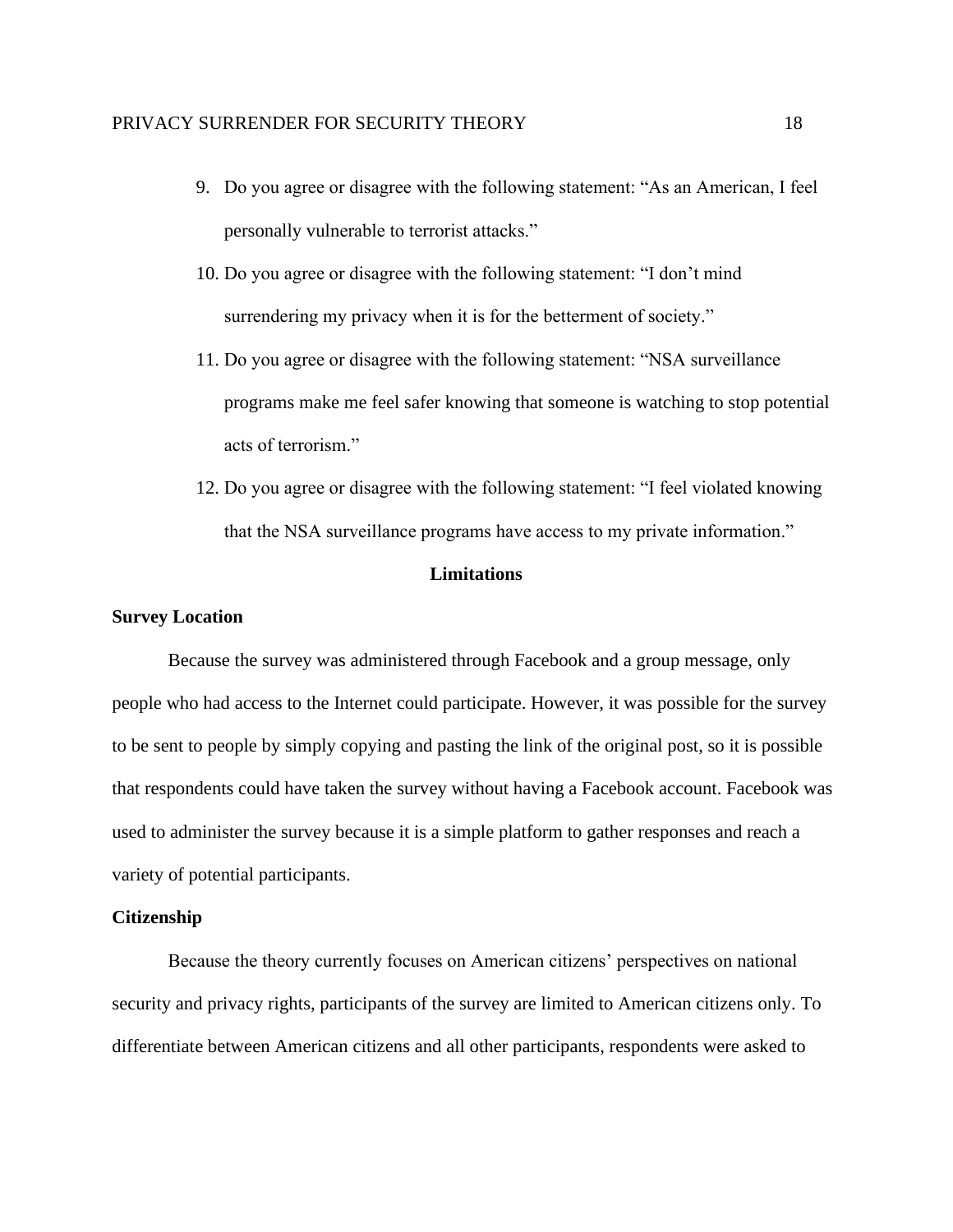mark whether or not they were American citizens. Three respondents selected the "no" choice, so those responses were not included in the data analysis.

### **Age Demographic**

To protect underage participants, the survey required participants to be at least eighteen years of age. One respondent marked that he or she was under eighteen, so his or her responses were not included in the data analysis. Because the survey had an age requirement, it did prevent an entire demographic from participating in the study, which could affect overall findings from the data analysis. However, to protect underage participants, the researcher deemed the age requirement to be necessary.

# **Gender**

The researcher chose not to ask participants to identify their genders in their survey response. Therefore, there is no way to analyze the differences and similarities in responses based upon gender categories. There is no way to determine if participation was predominantly male, female, or other, which could impact data trends if the majority of participants all had identified as one particular gender.

#### **Survey Data**

The researcher organized the results of the survey into three categories: percentages, questions 3-6, and questions 7-12. The researcher will first share the makeup of the pool of participants, and then she will review the responses to each question. Finally, the researcher will examine overall trends across the data, culminating with the relevancy of the data to the viability of the proposed theory in question, Privacy Surrender for Security Theory.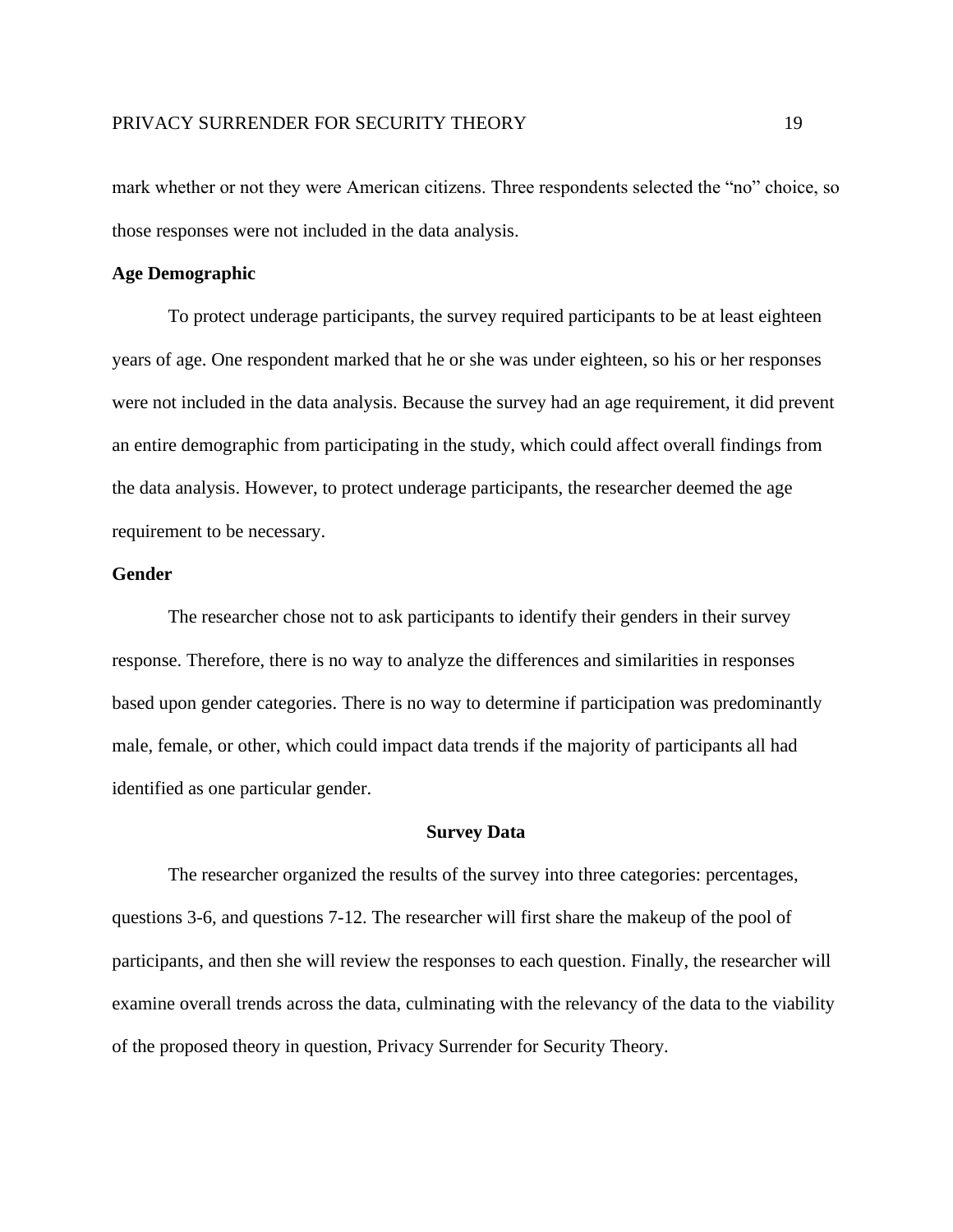### **Percentages**

188 total participants completed the Privacy Surrender for Security survey. Out of the 188 participants, one person noted on his or her survey that he or she was under eighteen years of age, and three people marked that they were not American citizens. Because these four individuals did not meet the minimum standards for participating in the survey, their responses are not included in the data analysis. Thus, the total number of surveys analyzed is 184, and all percentages from this point forward reflect this total.

39 participants marked that they were between the ages of 18-22, placing themselves within the Generation Z category (21.2%). Millennials made up 18.5% of the data, with 34 individuals marking that they were between the ages of 23-38. 50 participants selected the age range of 39-54, signifying that they belong to Generation X (27.2%). The largest category, Boomers, had 55 participants (29.9%). Finally, the Silent Generation, or those above the age of 74, had six participants (3.3%).

### **Questions 3-6**

The first four survey questions introduce participants to the topics discussed within the survey, leading up to the statements in Questions 7-12. The first two questions of the survey request participants to rank the amount of time they spend watching television shows involving crime, terrorism, government conspiracies, and news media. Questions 5-6 ask participants to consider their thoughts and feelings about national security, terrorism, and the surveillance activities conducted by the National Security Administration.

**Question 3.** Question 3 on the survey reads as follows: "How often do you watch TV shows featuring crime, terrorism, or government conspiracy theories?" Overall, 13 participants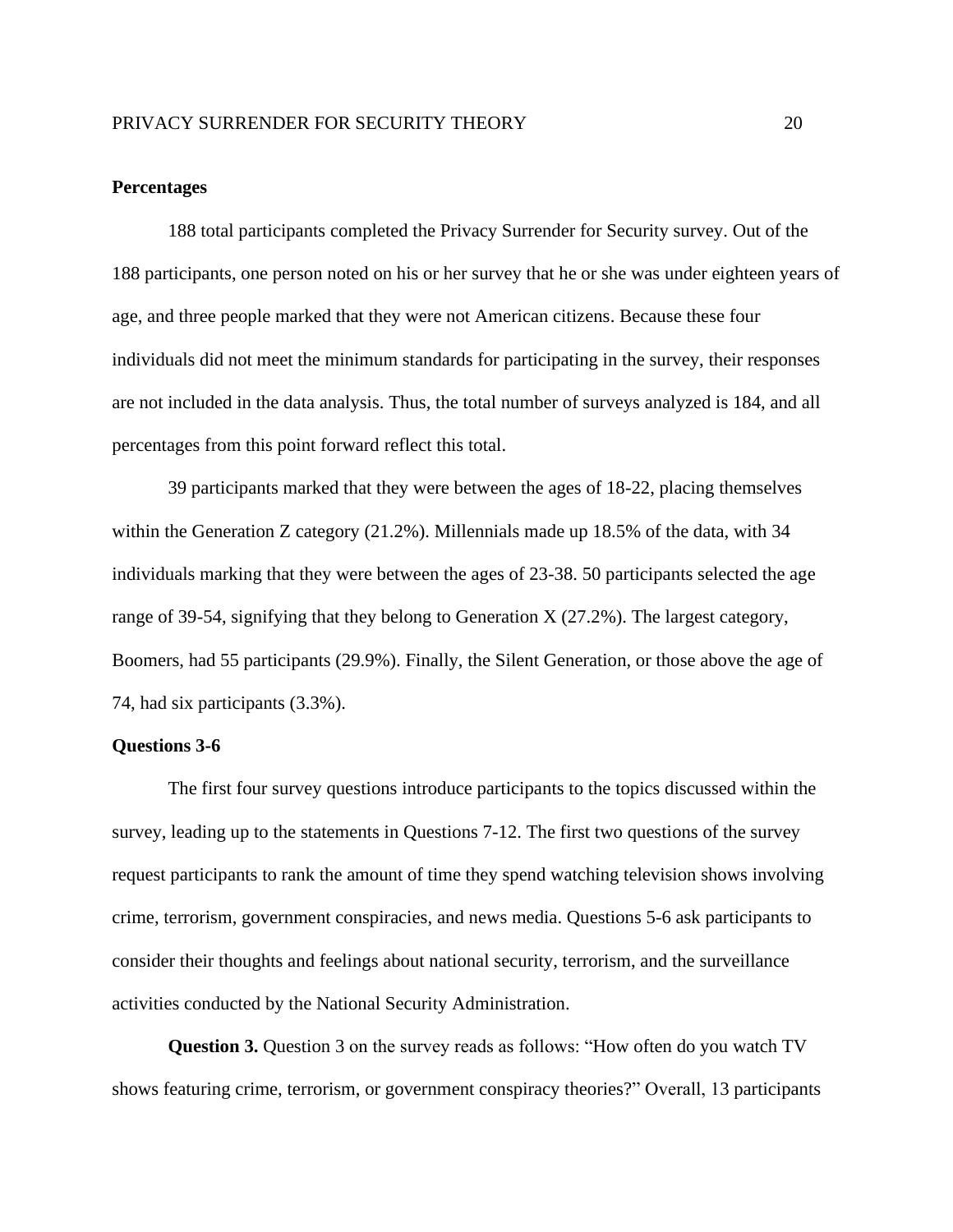marked "Never," and eight participants marked "Always" (7.1% and 4.3%). The most popular response was "Occasionally," which received 74 selections, or 40.2% of the total. The final two choices, "Sometimes" and "Often," comprised 27.2% and 21.2% of the total responses, respectively. 50 participants selected "Sometimes," and 39 participants selected "Often."

In Generation Z, the most popular responses were "Often," with 13 selections, and "Occasionally," with 10 selections; Millennials chose "Occasionally" 13 times and "Sometimes" 10 times. In Generation X, "Occasionally" was the most popular response, and "Sometimes" was second highest response. "Occasionally" received 23 selections, and "Sometimes" received 14 selections. Amongst Boomers, the trend follows suit, with 25 Boomers selecting "Occasionally" and 17 selecting "Sometimes." In the Silent Generation, three participants selected "Occasionally;" two selected "Sometimes."

Interestingly, the main responses for every generation are either "Occasionally" or "Sometimes," except for Generation Z, who most often selected "Often." Therefore, according to this data set, the 18-22-year-old generation is the generation that most often watches television shows featuring crime, terrorism, or government conspiracy theories.

**Question 4.** The next question asks, "How often do you watch news media programs?" Only three participants marked "Always;" however, 24 participants marked "Never" (1.6% and 13%). "Occasionally" and "Often" were somewhat similar, for 64 people marked "Occasionally" and 56 people marked "Often" (34.8% and 30.4%). Lastly, 37 participants selected "Sometimes," which accounted for the remaining 20.1% of responses.

In Generation Z, 20 participants selected "Occasionally," which is almost 50% of the total participants in Generation Z. In the Millennial generation, 12 participants marked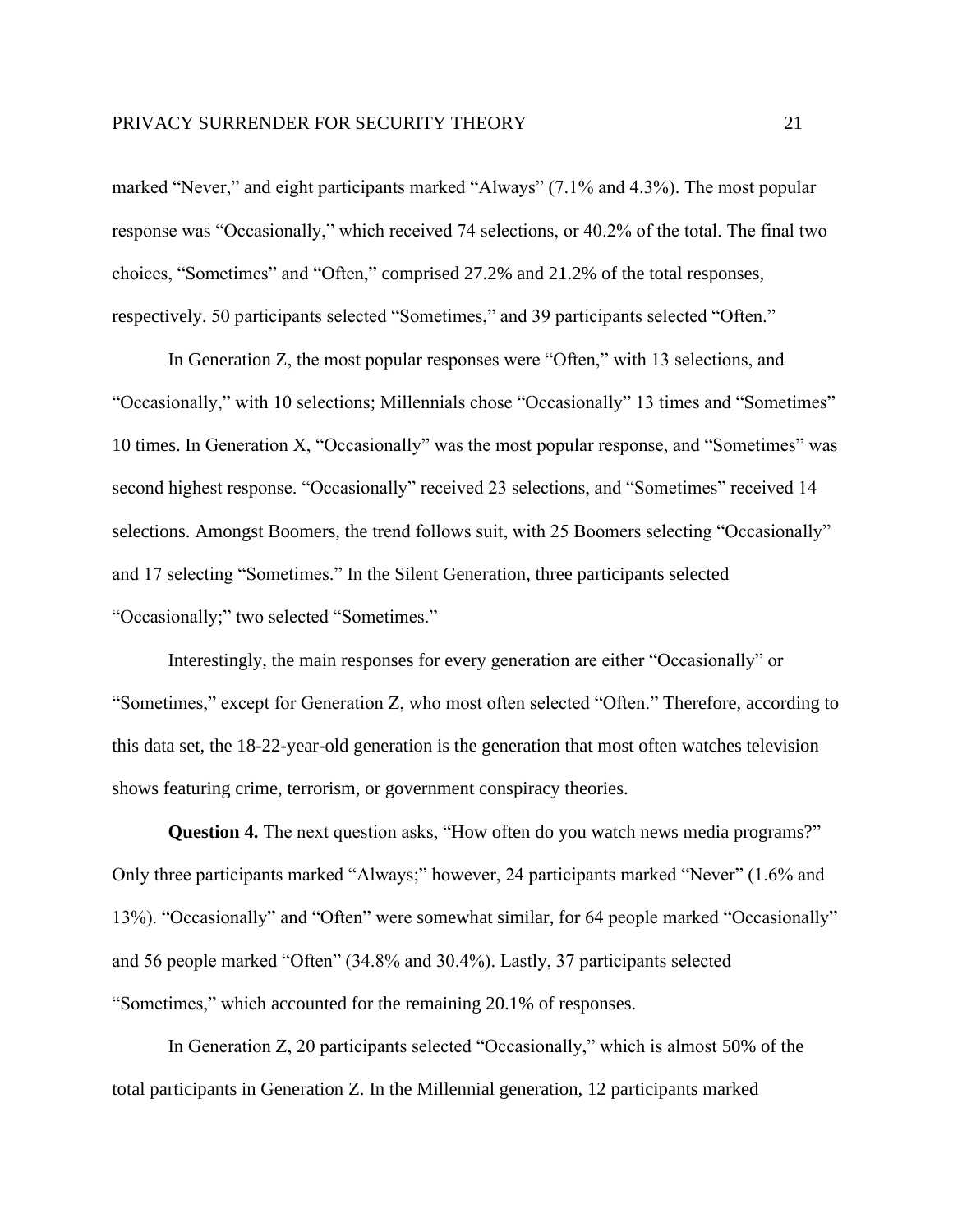"Occasionally." 18 participants marked "Occasionally" from the Generation X participants, but 13 participants marked "Often" while 11 others marked "Sometimes." Of the 55 Boomers, 30 said they often watch news media programs. In the Silent Generation, three respondents said "Often" and two marked "Occasionally." One marked "Sometimes."

**Question 5.** The fifth survey question asks participants about their thoughts on terrorism and national security. It reads, "How often do you think about issues of national security or terrorism?" Interestingly, very few respondents marked "Never" or "Always." Instead, many fell somewhere between "Occasionally," "Sometimes," and "Often." Nine participants marked "Never," and three participants marked "Always" (4.9% and 1.6%). "Sometimes" was selected by 69 respondents, and "Often" was chosen 58 times (37.5% and (31.5%). 45 participants marked "Occasionally," which accounted for the remaining 24.5% of the total.

In Generation Z, the most popular response was "Sometimes," followed by "Occasionally." Millennials, on the other hand, most frequently selected "Often," followed by "Sometimes" and "Occasionally." Generation X most frequently selected "Sometimes," and the Boomers most frequently selected "Often." The Silent Generation mostly chose "Sometimes." Interestingly, this data shows that Millennials and Boomers most often think about issues regarding national security and surrender, whereas Generation Z, Generation X, and the Silent Generation all predominantly selected "Sometimes."

**Question 6.** Question 6 asks participants, "How do you feel about the surveillance of citizens by the National Security Administration (NSA)?" Five Participants marked "Strongly Agree," meaning that they are highly in favor of the National Security Administration surveilling American citizens (2.7%). 40 participants marked "Agree," signifying that they were favorable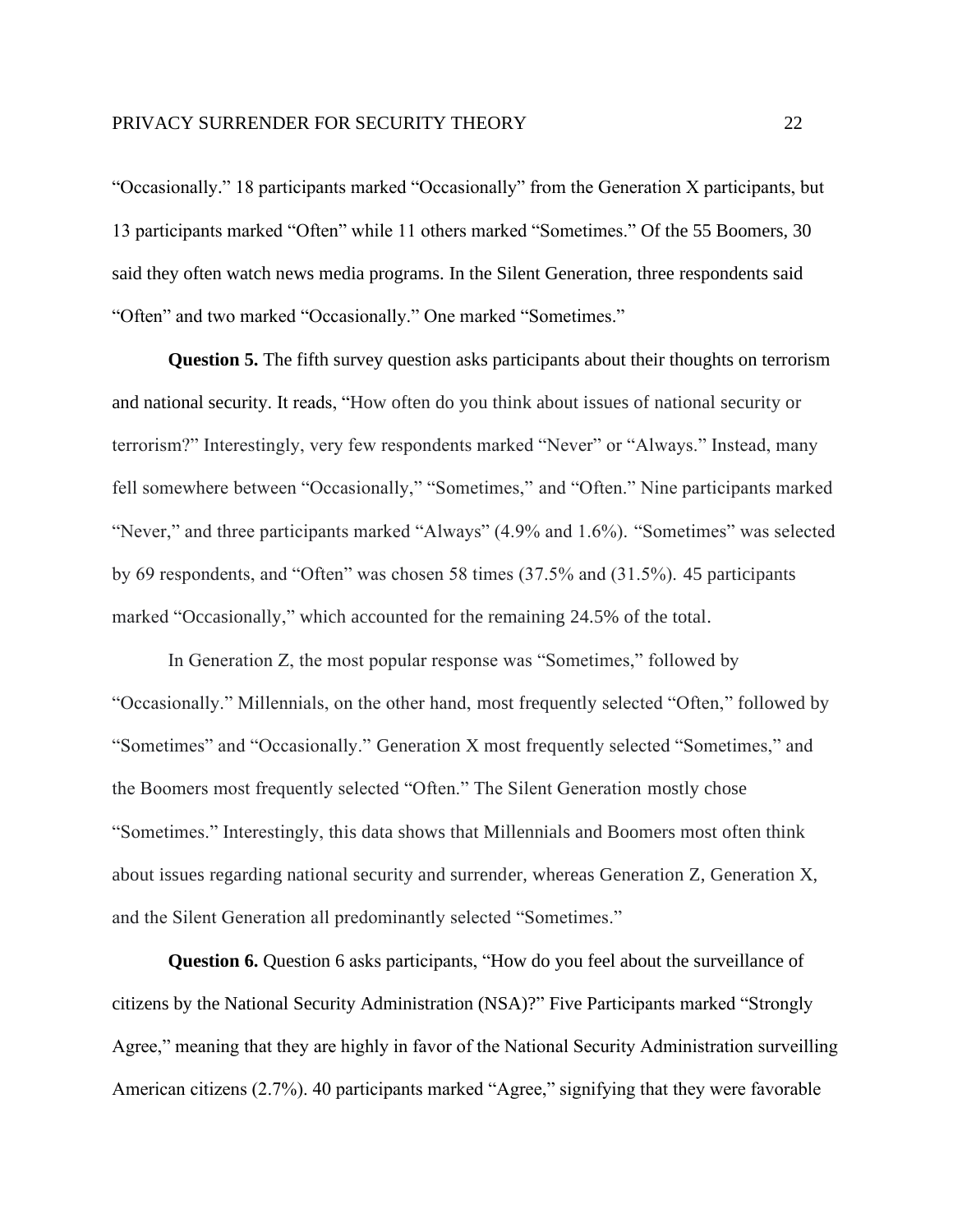towards the idea of government surveillance (21.7%). "Neutral" garnered the largest response, with 72 participants selecting that they were ambivalent towards the actions of the National Security Administration (39.1%). Ranking slightly highly than "Agree," "Disagree" received 43 responses (23.4%), and 24 participants marked "Strongly Disagree" (13%).

Over 50% of Generation Z chose "neutral" when asked about how they felt about the National Security Administration's use of surveillance on American citizens. Among Millennials, 14 participants selected "neutral;" however, 12 participants erred on the side of disagreeing while eight participants said they agreed with the National Security Administration's use of surveillance. On the other hand, Generation X was fairly split between the three choices of "Disagree" (15 selections), "Neutral" (18 selections), and "Agree" (12 selections). The other five participants from Generation X chose "Strongly Disagree." Interestingly, Boomers tended to select choices that showed they disagreed with surveillance practices. Only one Boomer strongly agreed, while 12 marked "Agree" and 19 marked "Neutral." 11 Boomers chose "Disagree," and 12 chose "Strongly Disagree." The six Silent Generation participants were very spread out, for two disagreed while one remained neutral. Two others agreed, and one strongly agreed.

The data for Question 6 shows a variety of responses regarding feelings about government surveillance. Most responses revealed neutrality towards the topic, especially from participants in Generation Z. However, the data from Generation X shows an almost even split between those that disagree versus those that agree, as well as a similar number that chose to be neutral. Boomers, on the other hand, tended to disagree.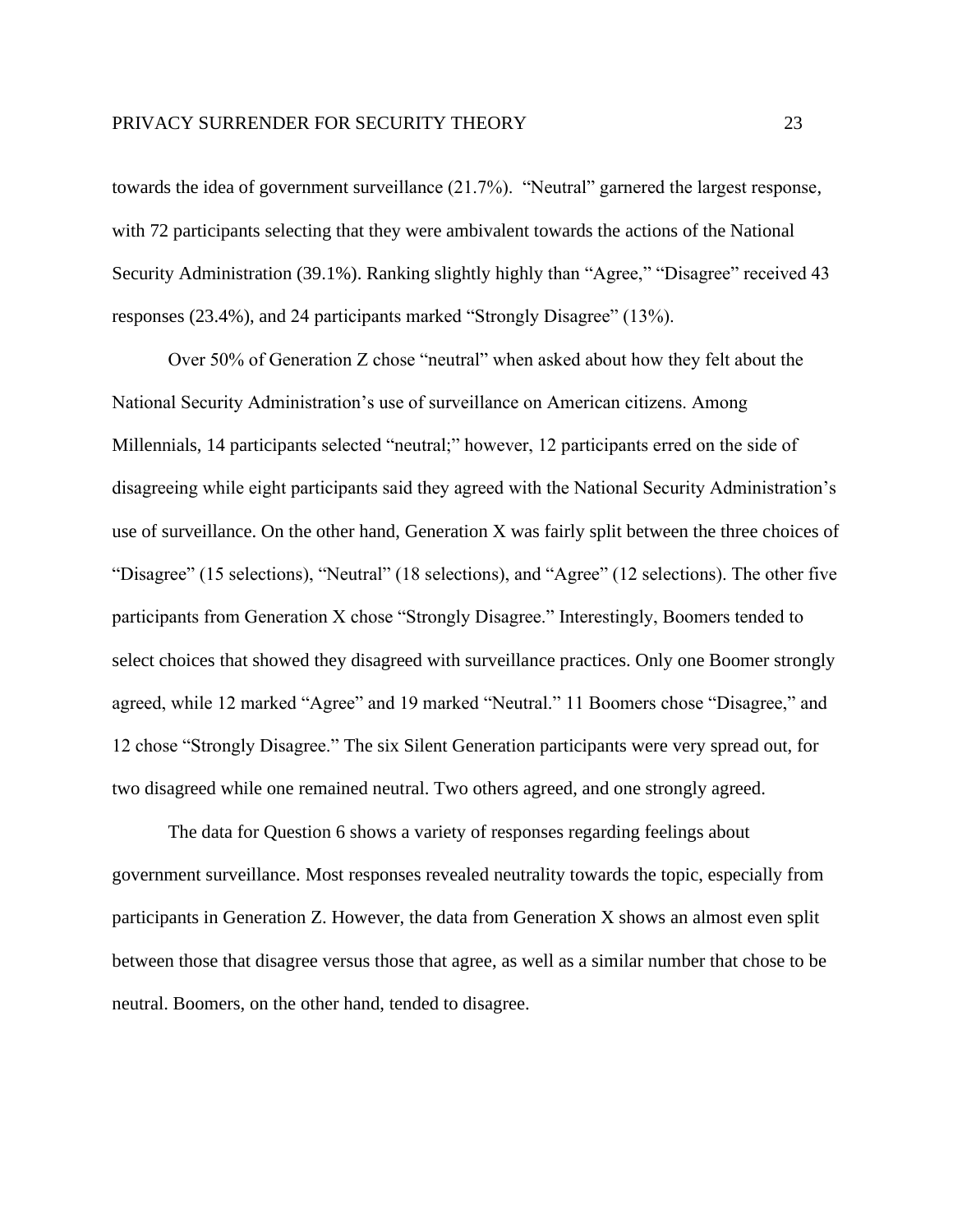### **Questions 7-12**

The following five questions each ask survey participants to rank their level of agreeance with a series of statements. The statements refer to topics such as national security, personal privacy rights, preconceived notions on the potentiality of terrorism, and government surveillance. Similar to the section above, overall percentages will be shared first, and then the researcher will disclose the generational responses before identifying trends and drawing conclusions.

**Question 7.** The first statement reads as follows: "America is a safer place due to government surveillance of citizens." 22 participants strongly disagreed with the statement, and 43 participants merely disagreed (12% and 23.4%). 59 participants said they were neutral on the subject, and 54 participants agreed that government surveillance increases the safety of America (32.1% and 29.3%). Only six participants strongly agreed (3.3%).

Overall, Generation Z agrees that America is safer due to government surveillance, for 15 participants either agreed or strongly agreed, whereas 10 participants disagreed or strongly disagreed. However, compared to the 13 people that agreed, 14 participants in Generation Z selected "Neutral," indicating a widespread feeling of neutrality.

Interestingly, Millennials were much more varied in their responses to Question 7 as opposed to their choices in Question 6. "Disagree" and "Neutral" tied with nine participants each, and "Agree" and "Strongly Disagree" came in a close second and third place with eight and six participants respectively. "Strongly Agree" garnered two responses. Generation X was also well divided, for 14 selected "Agree" and 19 selected "Neutral." 13 chose "Disagree," and four strongly disagreed. Consistent with the varied response trend, Boomers also congregated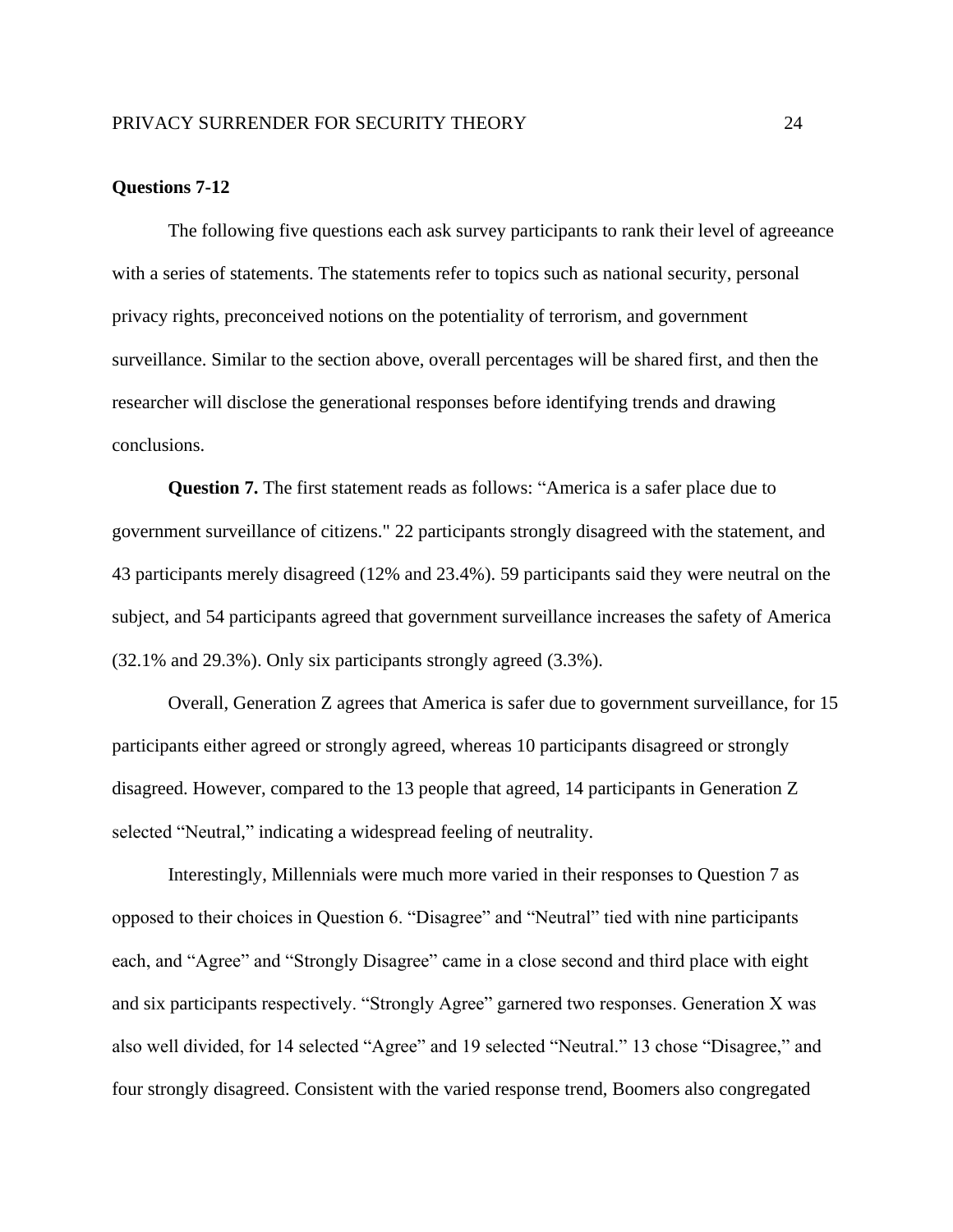around the responses of "Neutral" (16), "Agree" (17), and "Disagree" (14). Somewhat similar to Question 6, the Silent Generation had two responses for both "Strongly Disagree" and "Agree," and it had one response for both "Neutral" and "Strongly Agree."

**Question 8.** The next statement asks participants about how they feel about terrorism. The statement says, "America is a nation that is vulnerable to terrorist attacks." 113 participants, the overwhelming majority, all selected "Agree" (61.4%). 26 participants selected "Strongly Agree" (14.1%). 21 participants marked "Neutral," and 18 participants chose "Disagree" (11.4%) and 9.8%). Six participants selected "Strongly Disagree" (3.3%).

23 of the 39 Generation Z participants selected "Agree" or "Strongly Agree" when asked if they thought America is vulnerable to terrorism. 11 chose "Strongly Disagree" or "Disagree," and five were neutral. Similarly, 24 of the 34 Millennial participants selected "Agree" or "Strongly Agree," while four disagreed with the statement and six chose neutrality. 40 out of the 50 Generation X participants agreed with the statement in some form, and the other ten either disagreed or remained neutral. The trend continues amongst the Boomers, for 47 out of 55 Boomers agreed with the statement. Five out of the six Silent Generation also agreed. Thus, across all generations, most participants agreed that America is a nation vulnerable to terrorism, with over 50% of each generation either selecting "Agree" or "Strongly Agree."

**Question 9.** The ninth question reads, "As an American, I feel personally vulnerable to terrorist attacks." 72 participants marked that they agreed that they felt personally vulnerable to terrorist attacks, and seven marked that they strongly agreed with the statement (39.1% and 3.8%). 12 participants marked "Strongly Disagree," and 43 marked "Disagree" (6.5% and 23.4%). 50 respondents were neutral (27.2%).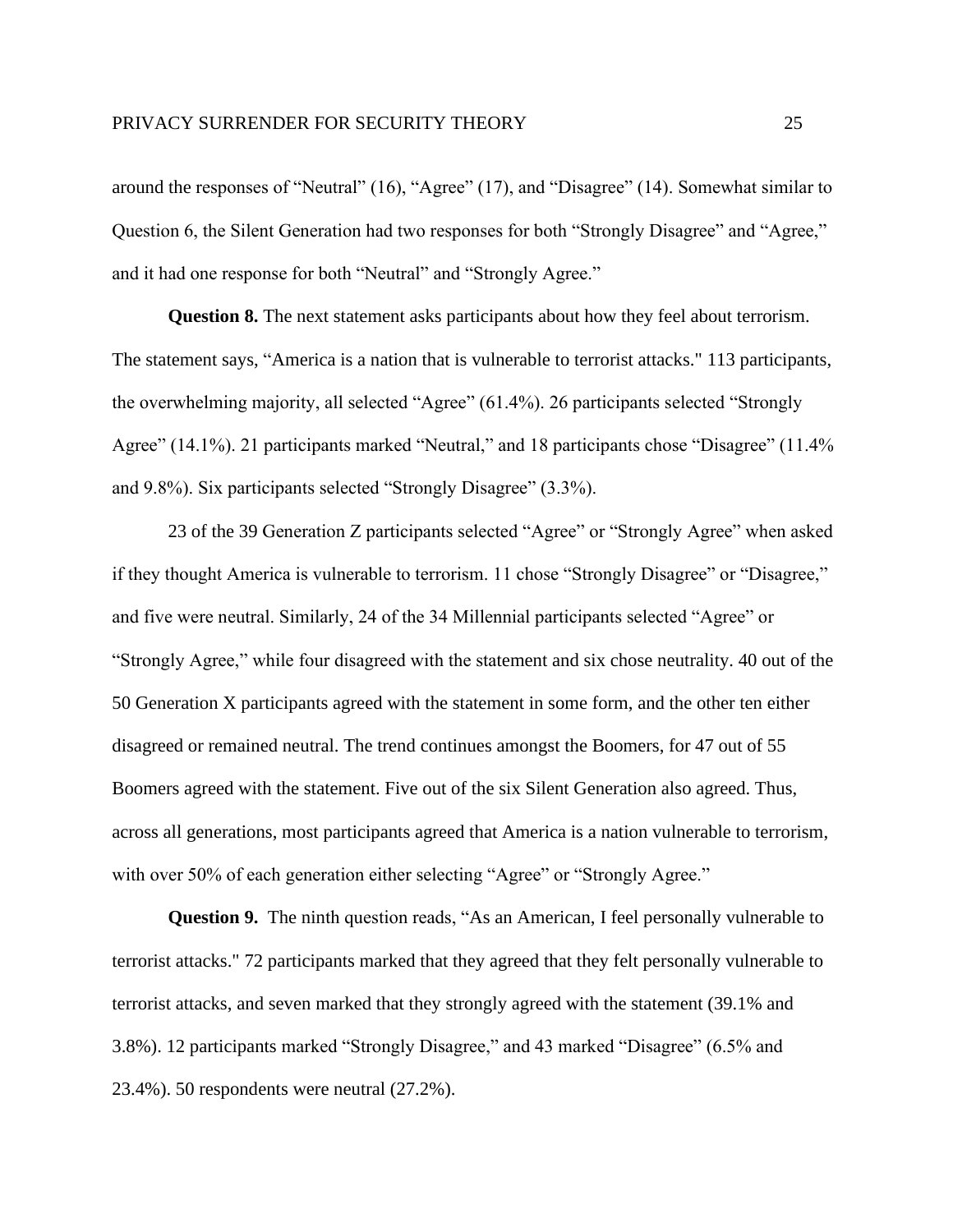#### PRIVACY SURRENDER FOR SECURITY THEORY 26

Of Generation Z participants, most either agreed, were neutral, or disagreed with the statement. Millennials' top response was "Disagree," which had 12 selections. "Agree" and "Neutral" came in second and third place with 11 and eight selections respectively. Similar to Generation Z, Generation X's top choices were "Agree," "Neutral," and "Disagree." Boomers, however, had two dominant responses: "Agree" (25) and "Neutral" (15). The six Silent Generation participants most often chose "Agree."

The data shows that "Agree," "Neutral," and "Disagree" were the most popular choices. However, Generation Z and Generation X had similar responses, whereas Millennials' most frequent response was to disagree with the statement. Interestingly, many participants marked that they were neutral regarding their personal vulnerability to acts of terror.

**Question 10.** Question 10 says, "I don't mind surrendering my privacy when it is for the betterment of society." Six participants, or 3.3%, strongly agree with the statement. 45 participants marked "Agree," and 35 selected "Neutral" (24.5% and 19%). 62 participants marked "Disagree," and 36 people marked "Strongly Disagree" (33.7% and 19.6%). Just over half of the participants marked either "Disagree" or "Strongly Disagree."

Generation Z is divided on this issue, but most of its participants disagree. "Agree" and "Disagree" each received 11 responses apiece. Seven others are neutral, and the remaining seven strongly disagree. Millennials also largely disagree, for 12 out of 34 marked "Disagree" and nine selected "Strongly Disagree." Similarly, Generation X mostly disagrees as well, for 29 marked either "Disagree" or "Strongly Disagree." 17 others either agreed or strongly agreed. Boomers, however, are more dispersed among the choices. Their top response was "Disagree" (19), followed by "Neutral" (16), and "Agree" and "Strongly Disagree" (both received 10 apiece). The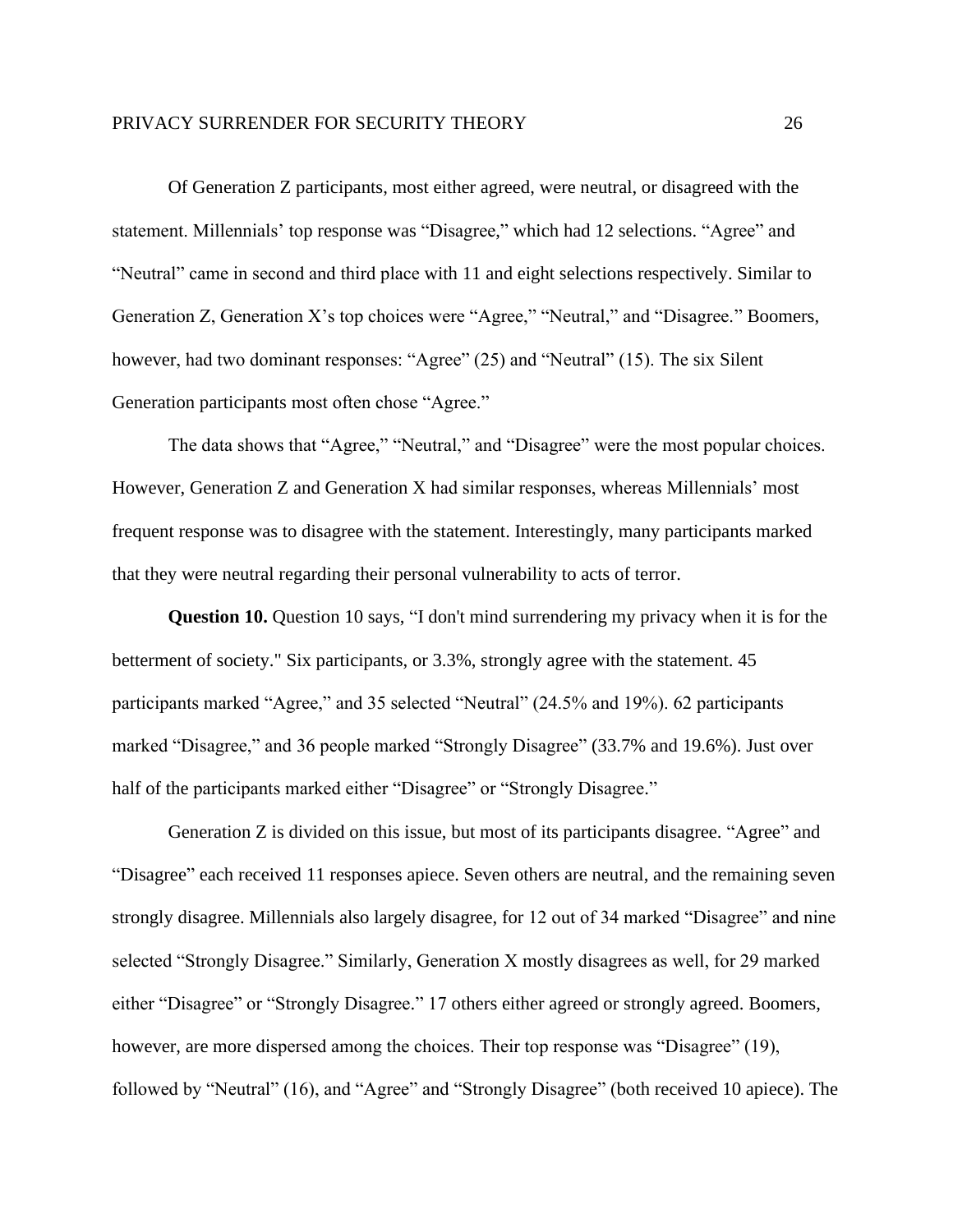Silent Generation chose "Agree" most often, and "Neutral" and "Disagree" fell close behind with three, two and one responses, respectively.

Both Millennials and Generation X disagreed with the statement the most, for although "Disagree" was the most popular response for Boomers, the other categories were ranked close behind. Generation Z is divided though the majority leans toward disagreeing, and the Silent Generation most often agreed with the statement.

**Question 11.** The eleventh statement states, "NSA surveillance programs make me feel safer knowing that someone is watching to stop potential acts of terrorism." 17 participants marked "Strongly Disagree," and 37 marked "Disagree" (9.2% and 20.1%). 35 selected "Neutral," and 12 selected "Strongly Agree" (19% and 6.5%). 83 participants agreed with the statement (45.1%).

17 participants from Generation Z either agreed or strongly agreed with the statement, and 12 disagreed or strongly disagreed. The second highest response, "Neutral," received 10 responses. Similarly, Millennials were also divided. 14 respondents said they either disagreed or strongly disagreed, and 12 either agreed or disagreed. Only eight Millennials marked that they were "Neutral." In contrast, 27 Generation X participants selected "Agree," and only 14 Generation X members chose to disagree or strongly disagree. The Boomers responded in a similar fashion, for "Agree" received 28 selections while "Disagree" and "Strongly Disagree" received a mere 14 responses combined. Four members of the Silent Generation chose to agree, and the other two marked "Neutral."

Interestingly, the younger generations were more evenly divided, but Generation X, the Boomers, and the Silent Generation all overwhelmingly agreed that the National Security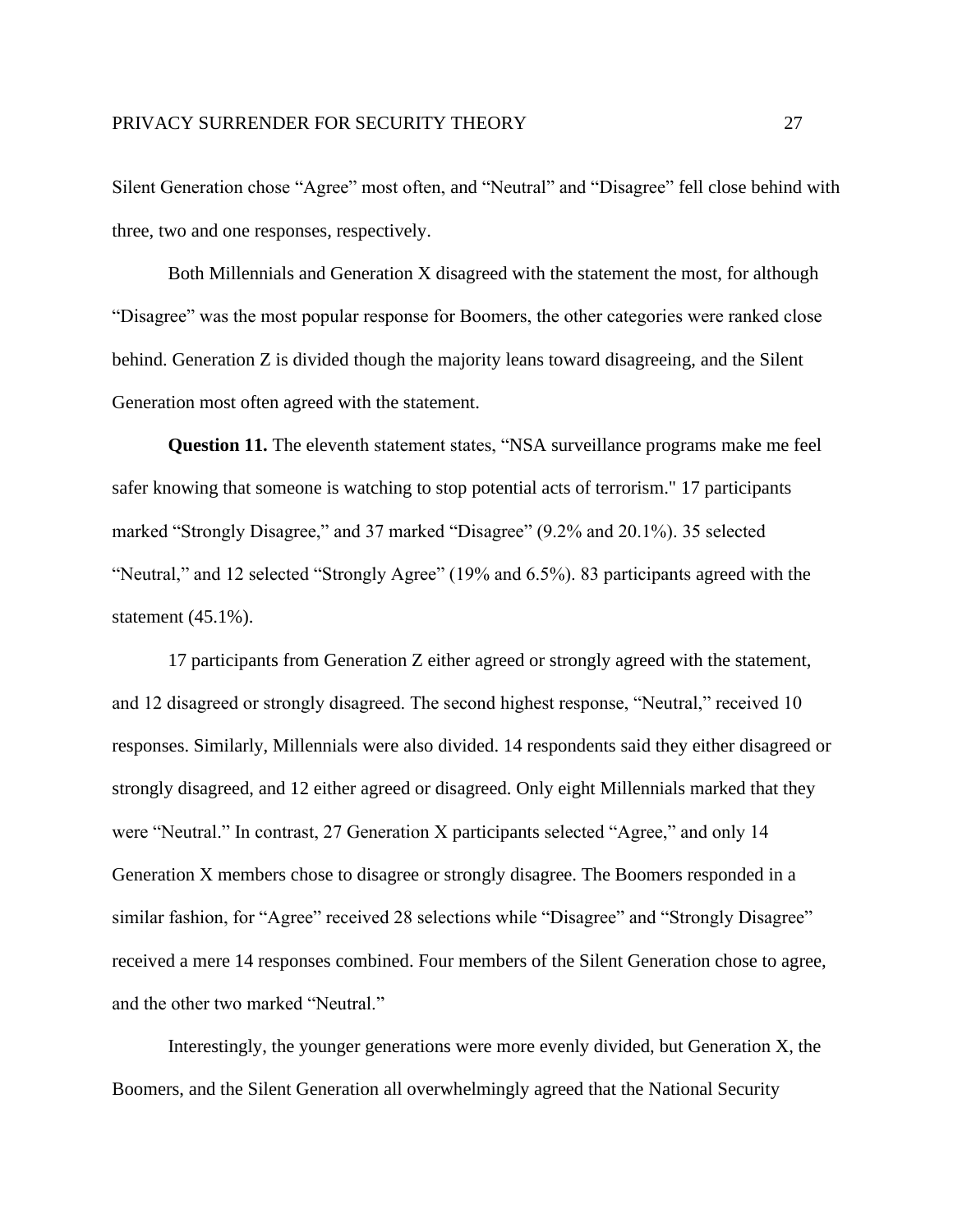Administration surveillance programs increased their perceived feelings of safety from potential acts of terrorism. Both Generation Z and Millennials had varied responses predominantly between "Agree," "Disagree," and "Neutral," but neither of the younger generations had as wide of margins between the choices as the older three generations.

**Question 12.** Question 12 reads as follows: "I feel violated knowing that the NSA surveillance programs have access to my private information." Four participants strongly disagree, whereas 46 participants selected "Disagree" (2.2% and 25%). 47 participants were neutral, and 63 agreed (25.5% and 34.2%). 24 participants, or 13%, strongly agreed with the statement.

Generation Z once again varied in its responses, for 10 participants disagreed while 20 either agreed or strongly agreed. Amongst Millennials, "Neutral" received 10 selections, and "Agree" and "Strongly Agree receive 14 selections combined. "Disagree" and "Strongly Disagree" receive 10 combined responses. Generation X is also divided, for 16 participants disagree with the statement in some form while 27 either agree or strongly agree. The Boomers are also split, for "Neutral" received a total of 18 selections. "Agree" and "Strongly Agree" received a combined 24 selections, and "Disagree" received 13. In the Silent Generation, two people agreed, and one disagreed. The other three participants were all neutral. Overall, in regard to perceived violations of personal privacy, all five generations had varied responses. Many agreed, but many also disagreed. The choice "Neutral" was also quite popular, and it led to greater variety within the data.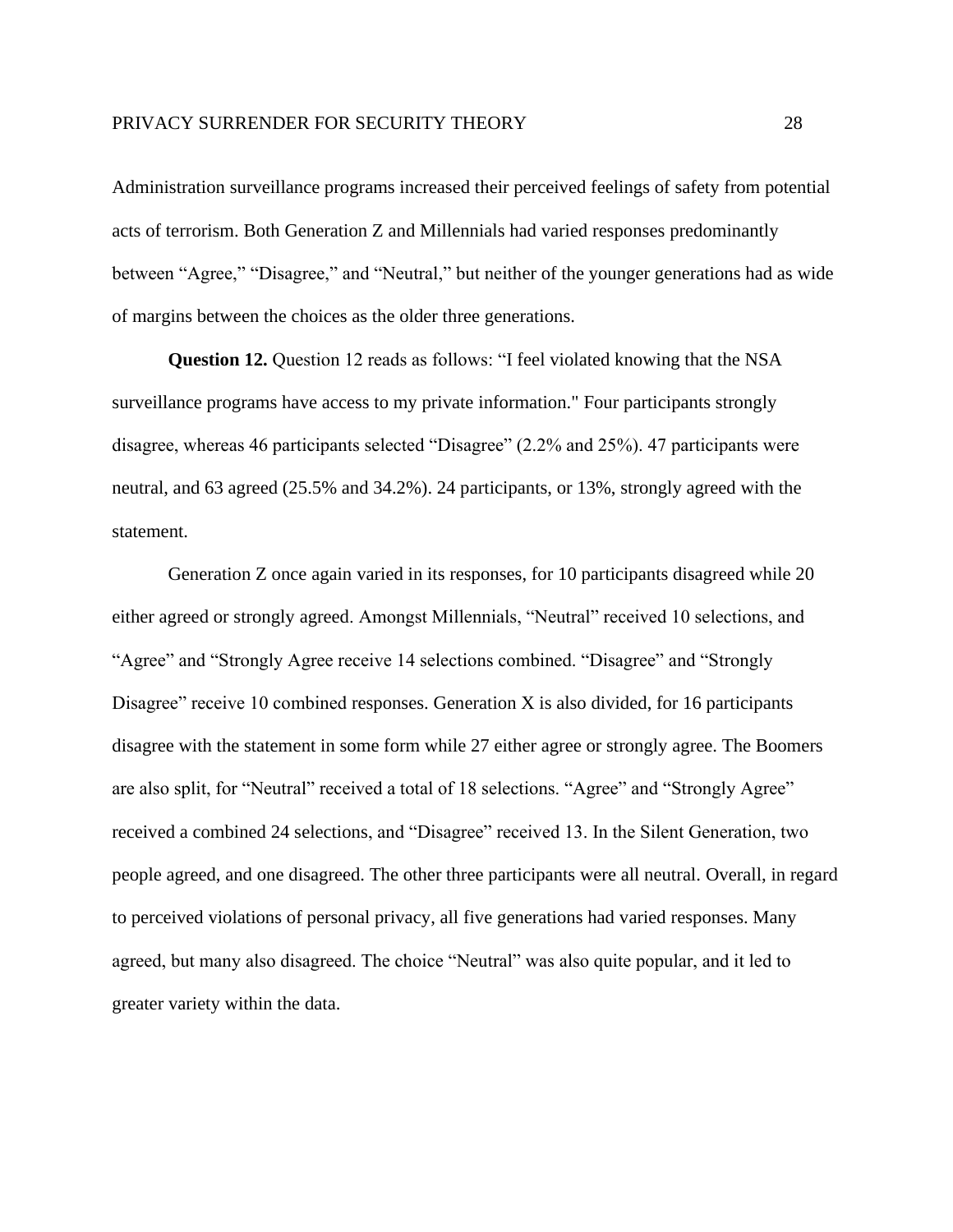# PRIVACY SURRENDER FOR SECURITY THEORY 29

#### **Analysis**

After reviewing the data collected through the anonymous survey, the researcher has determined that there is evidence for the viability of Privacy Surrender for Security Theory. The data reveals that generations have differing perspectives on terrorism, national security, and privacy rights, and this aligns with previously published literature regarding Collective Memory, Cultivation Theory, and Communication Privacy Management Theory.

# **PSST Findings**

Privacy Surrender for Security Theory posits that American citizens are willing to surrender their personal privacy rights to increase national security and their perceived safety. According to the data collected from the anonymous survey, American citizens from five different generations have varied opinions about personal privacy, potential terrorism, and government surveillance. Over 80% of participants admit to watching shows involving terrorism and violence, and over 80% of participants admit to watching news programs on at least an occasional basis. Therefore, Privacy Surrender for Security is applicable across the generations of the American public.

The data from the survey responses reveals an intriguing discrepancy that supports Privacy Surrender for Security Theory. Survey responses show that approximately 75% of participants agree that America is vulnerable to terrorism, and over 40% of participants feel personally vulnerable to acts of terror. In addition, over 50% of participants attribute the surveillance practices of the National Security Administration to an increased feeling of safety in the United States. However, almost 50% of participants also agree that they feel violated knowing that the National Security Administration has access to their personal, private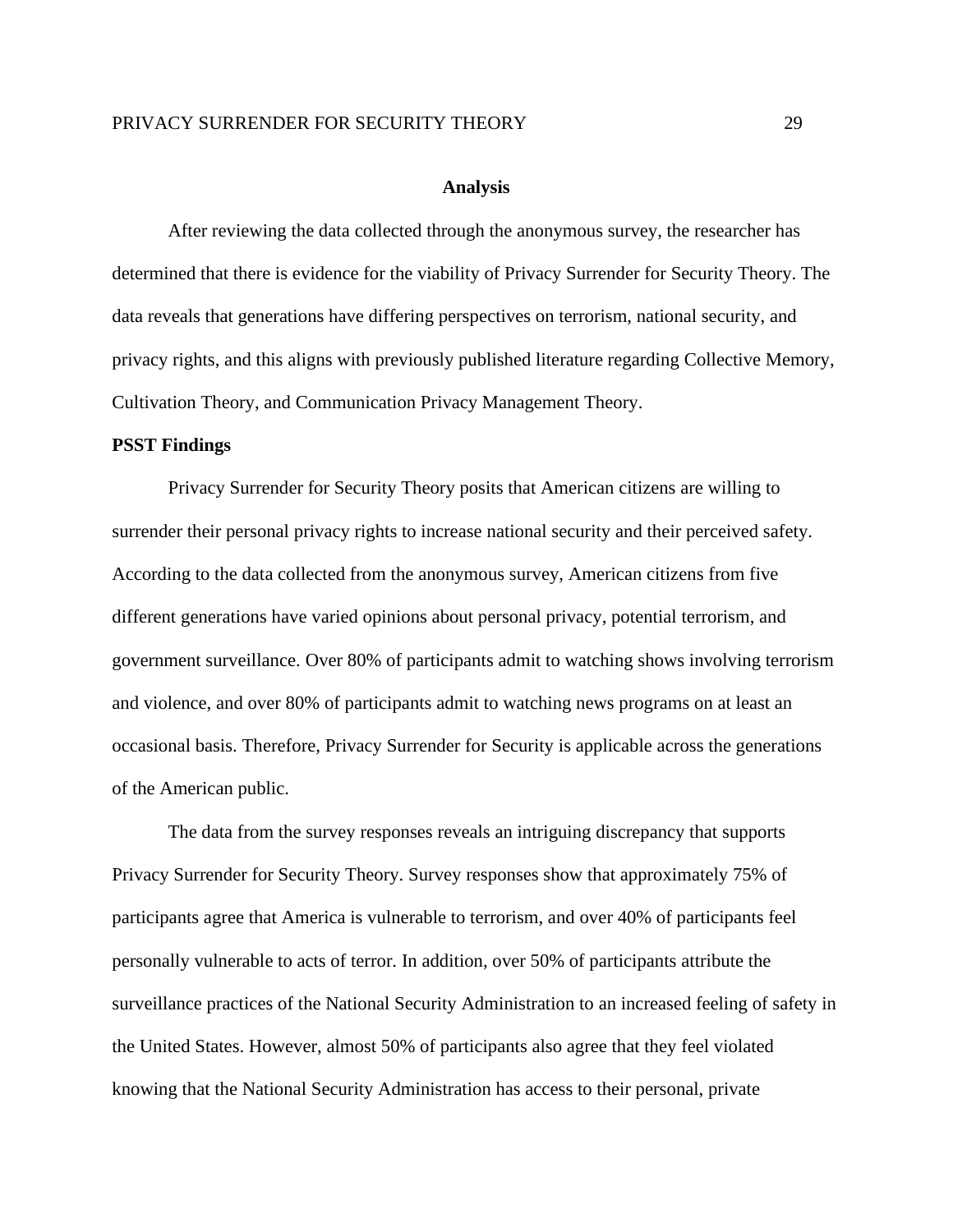information. This discrepancy – the fact that participants largely agree that government surveillance practices increases feelings of safety while also agreeing that they feel violated by surrendering their personal privacy rights to that same government – reveals a similar result to what the researchers discovered in their literature review and hypothesized in their theory proposal.

Of the 47 participants that said they watched television shows involving crime, terrorism, or government conspiracy theories often or always, 26 participants either agreed or strongly agreed that the government's surveillance programs made them feel safer (55.3%). In this same group of 47 participants, however, 25 respondents either agreed or strongly agreed that they felt violated by the National Security Administration's surveillance practices (53.2%).

Similarly, of the 59 participants that said they watch news media programs often or always, 35 participants either agreed or strongly agreed that government surveillance increased their feelings of safety (59.3%). However, 23 of these 59 participants either agreed or strongly agreed that they felt violated by the NSA's activities (38.9%).

Thus, despite many participants feeling like the surveillance activities violate their personal privacy, they still choose to surrender because they desire the feeling of increased safety. Why, then, do American citizens choose to agree to surrender their personal privacy rights to feel safer despite feeling violated by the government surveillance they surrender to? The axioms of Privacy Surrender for Security Theory state that American citizens surrender their rights to personal privacy because the media tells a convincing story of violence and terrorism that generates fear in the minds of the American people. The data shows that participants are willing to surrender their personal privacy rights despite feeling violated for the sake of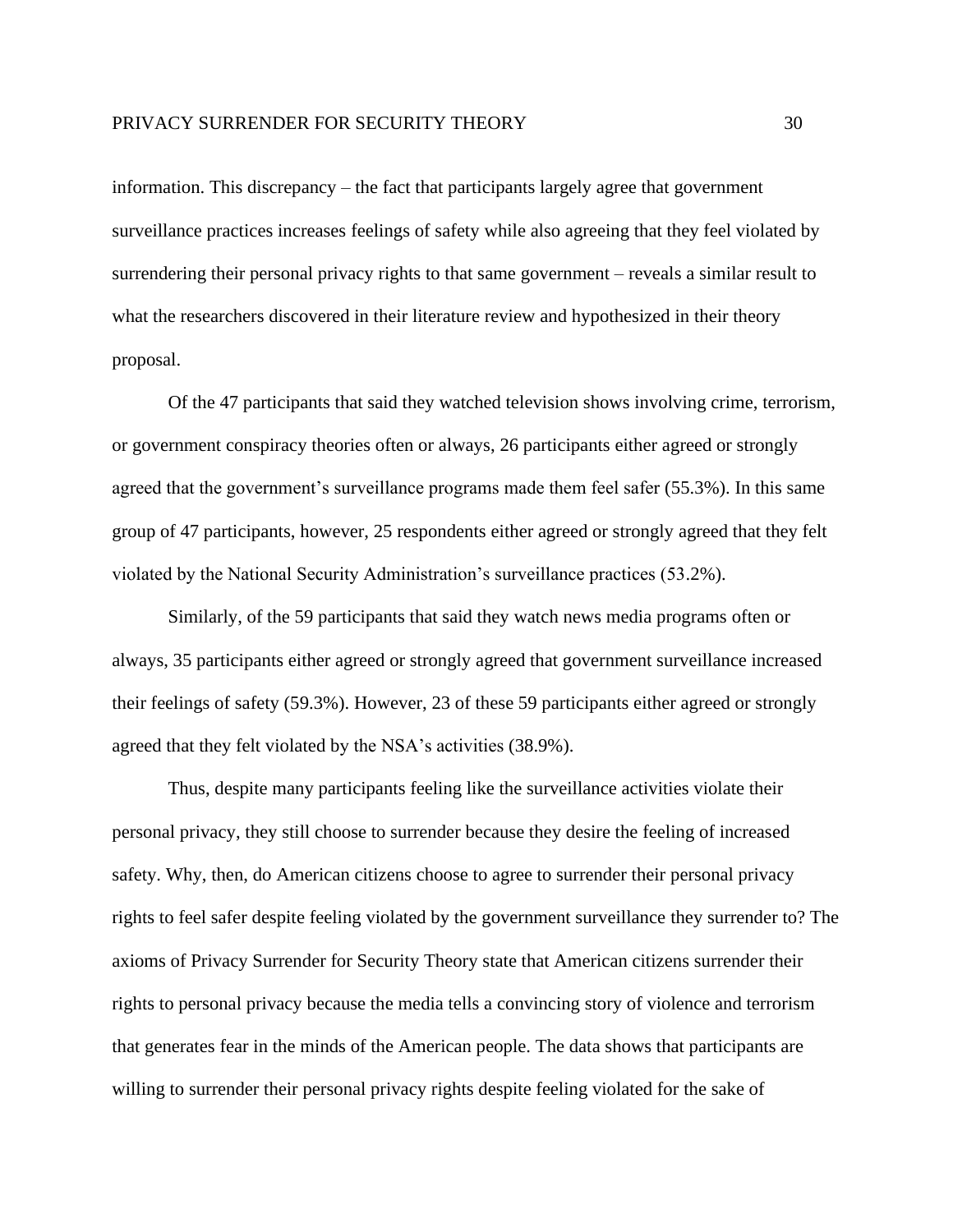perceived national safety, which supports the third axiom of PSST. Whether this decision is rooted in a narrative of fear propagated by the media, as described by the first two axioms of PSST, will need to be determined by further research.

# **Further Research**

The next step to further this research project is to conduct a second survey to analyze the role of media consumption on consumers' decisions to surrender privacy rights for the sake of national security. The survey data in this thesis provides evidence supporting the effects of Communication Privacy Management Theory within PSST, but the data does not directly address the participants' opinions on how they perceive the impact of television media on their decisions regarding surrendering their personal privacy. To gather data exploring the first two PSST axioms, an additional survey would need to be administered.

In this initial PSST survey, each generation had a varying number of participants. To better analyze the generational differences regarding Privacy Surrender for Security Theory, the researcher would like to administer the survey again with a consistent number of participants per generation. The researcher is also interested in examining potential trends relating to gender and Privacy Surrender for Security Theory. Because this initial survey was anonymous and generation-focused, the researcher did not ask participants to disclose their gender. However, noting the gender of participants in a future study might yield interesting trends in the data.

In addition, the Privacy Surrender for Security Theory has only been applied to the American context thus far. The researcher hypothesizes that the data might show different results within other cultural contexts, and the researcher also wonders if dual-citizens, international students, and foreign visitors might have differing perspectives on national security, terrorism,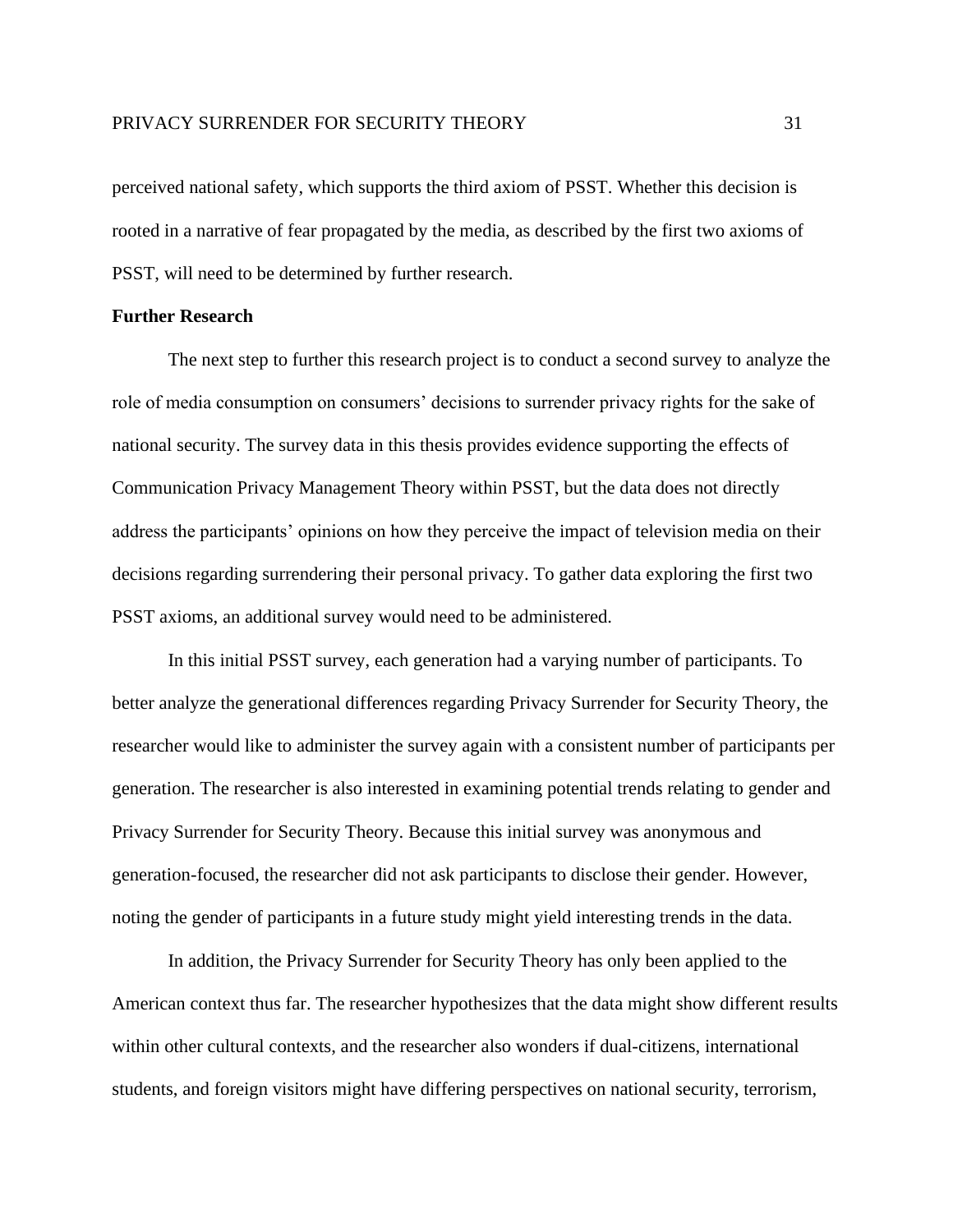and privacy rights both in the United States and abroad. To explore these arenas, additional research would need to be conducted through surveys, focus groups, and interviews.

# **Conclusion**

The research of Privacy Surrender for Security Theory has just begun; the implications of this study reveal that there is much more to be discovered about the relation between television media narratives and people's perceptions of national security and their personal privacy rights. This thesis adds a quantitative data analysis to a previously proposed study and literature review conducted by a team of undergraduate students in Fall 2018, thereby extending current research on this topic. Ultimately, the data shows that over half of participants who regularly consume television media agree that the National Security Administration's surveillance programs increase feelings of safety, and it also shows that close to half of those same participants agree that they feel violated knowing that the National Security Administration has access to their personal information. This simultaneous occurrence reveals that for some reason, despite feeling violated, American citizens choose to surrender their rights to personal privacy for the sake of increased national security. The researcher believes that with further research, the solution to this occurrence might be answered by Privacy Surrender for Security Theory.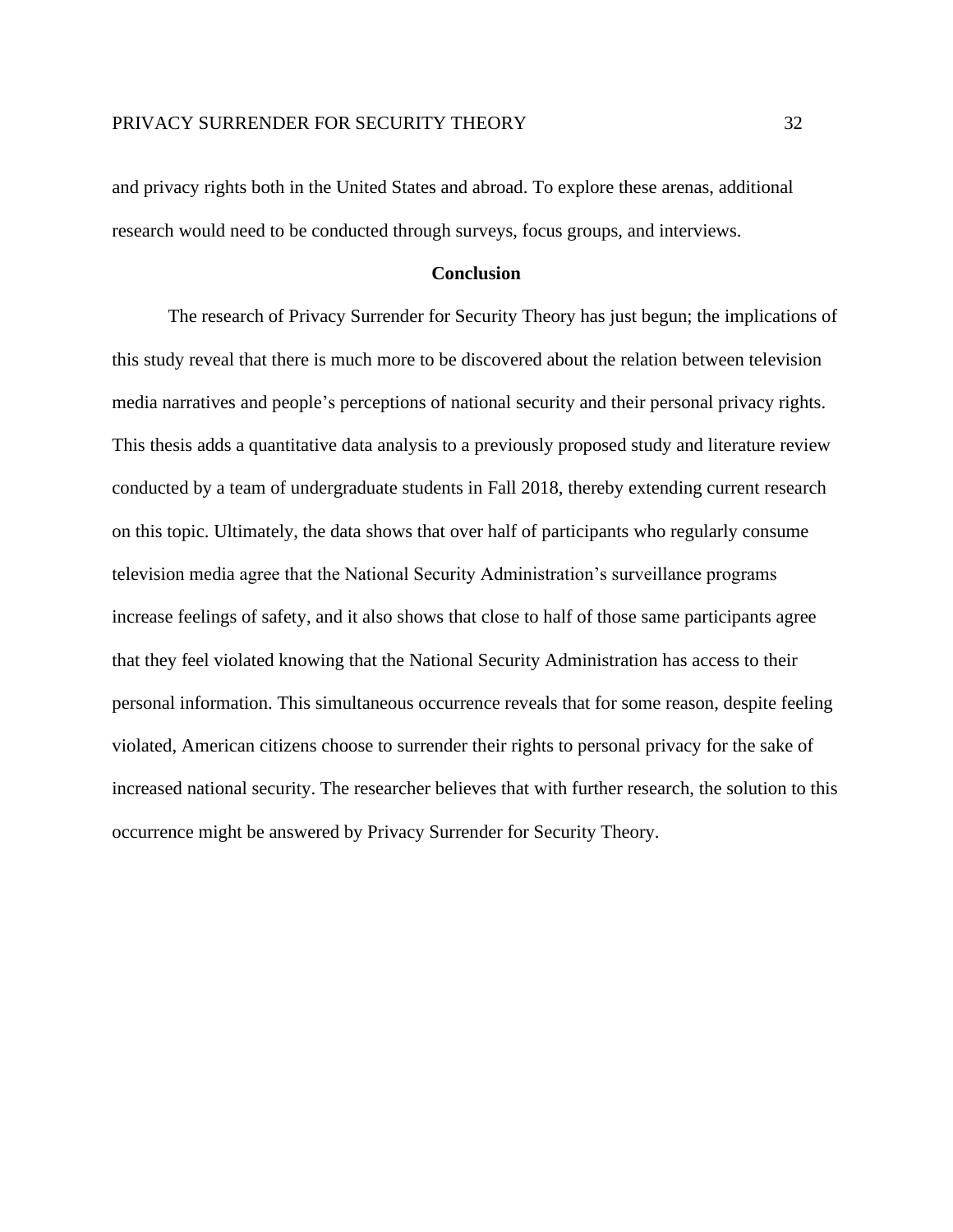### PRIVACY SURRENDER FOR SECURITY THEORY 33

### References

- 15 years after 9/11, a sharp partisan divide on ability of terrorists to strike U.S. (2016, September 7). Retrieved from https://www.people-press.org/2016/09/07/15-yearsafter-911-a-sharp-partisan-divide-on-ability-of-terrorists-to-strike-u-s/
- Allen, M. W., Coopman, S. J., Hart, J. L., & Walker, K. L. (2007). Workplace surveillance and managing privacy boundaries. *Management Communication Quarterly*, *21*(2), 172–200. https://doi.org/10.1177/0893318907306033
- Bracy, J. (2015, January 30). Wouldn't it be tight if everyone was chill with each other's privacy? Retrieved January 20, 2020, from https://iapp.org/news/a/wou ldnt-it-betight-if-everyone-was-chill-with-each-others-privacy/
- Brewer, A., Lange, K., Goodwin, R., & Bathrick, H. (2018). New Theory Development: Privacy Surrender for Security Theory. Unpublished manuscript, Liberty University, Lynchburg, VA.
- Bryant, J., & Miron, D. (2004). Theory and research in mass communication. *Journal of Communication*, *54*(4), 662–704. doi: 10.1111/j.1460-2466.2004.tb02650.x

CBS. (2015, January 27). Gryzzlbox. *Parks and Recreation*. Los Angeles, CA.

- CNN Library. (2019, September 17). Edward Snowden fast facts. Retrieved from https://www.cnn.com/2013/09/11/us/edward-snowden-fast-facts/index.html
- Cornell Law. (n.d.). Fourth Amendment. Retrieved from https://www.law.cornell.edu/constitution/fourth\_amendment
- Generations and age. (2019, January 17). Retrieved from

https://www.pewresearch.org/topics/generations-and-age/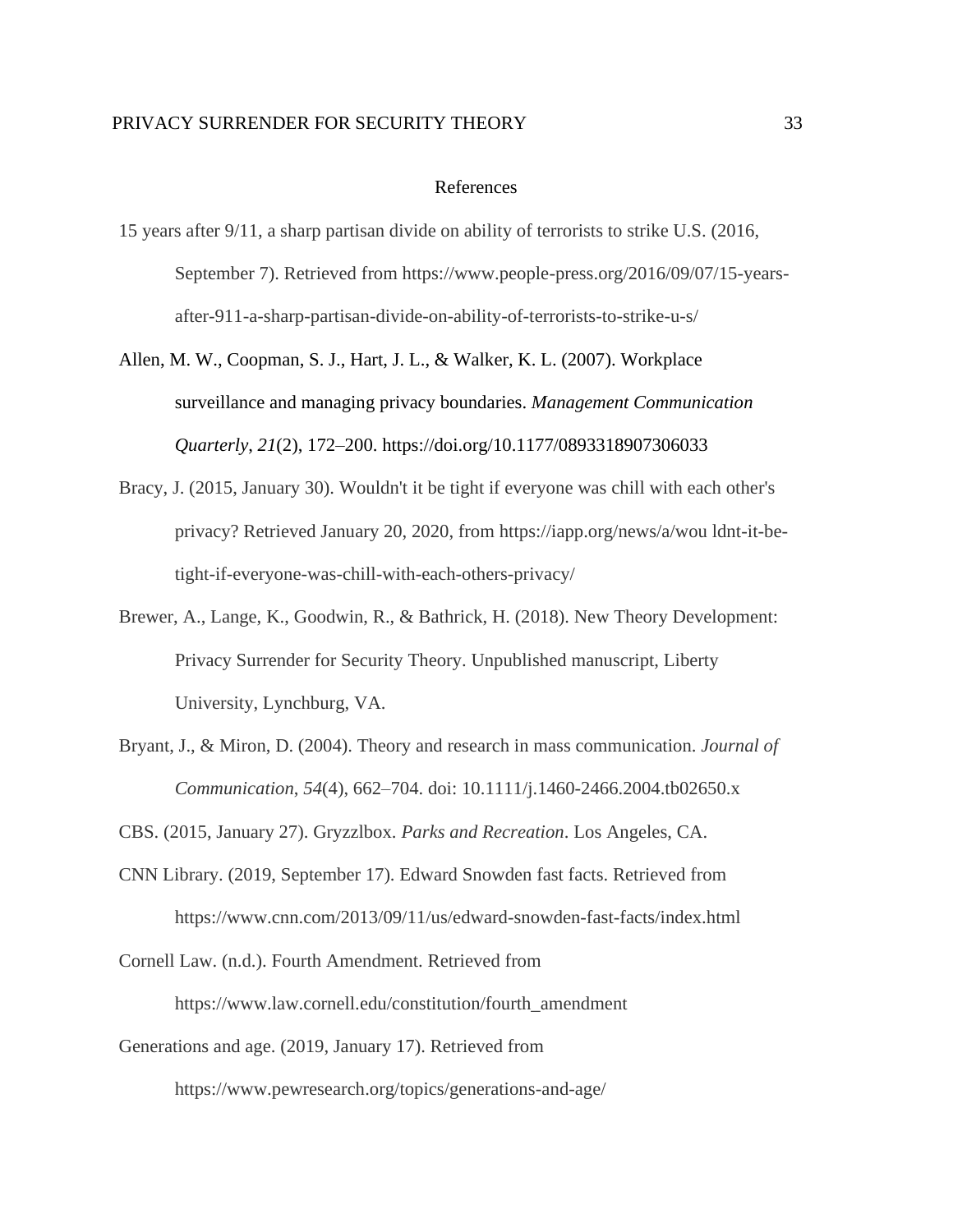- Koblin, J. (June 30, 2016). How much do we love TV? Let us count the ways. *The New York Times.* Retrieved from https://www.nytimes.com/2016/07/01 /business/media/nielsen- surveymedia-viewing.html?mcubz=2&\_r=0
- Morgan, M., & Shanahan, J. (2010). The state of cultivation. *Journal of Broadcasting & Electronic Media*, *54*(2), 337–355. doi: 10.1080/08838151003735018
- Muzzatti, S. (2017, February). Terrorism and counter-terrorism in popular culture in the post- 9/11 context. Retrieved December 17, 2018, from http://oxfordre.c om/criminolo gy/view/10.1093/acrefore/9780190264079.001.0001/acrefore-9780190264079-e-123
- Nielsen. (2018, September 07). Nielsen estimates 119.9 million TV homes in the U.S. for the 2018-2019 TV season. Retrieved from https://www.nielsen.com/us/ en/insights/news/2018/nielsen-estimates-119-9-million-tv-homes-in-the-us-forthe-2018- 19-season.html
- Peterson, A. (2015, January 29). 'Parks and Recreation' takes on online privacy. And it hits close to home. *The Washington Post*. Retrieved from https://www.washingtonpost.com/news/the-switch/wp/2015/01/29/parks-andrecreation-takes-on-online-privacy-and-it-hits-close-to-home/?arc404=true
- Petronio, S. (2004). Road to developing communication privacy management theory narrative in progress, please stand by. *Journal of Family Communication*, *4*(3-4), 193–207. doi: 10.1080/15267431.2004.9670131
- Potter, W. J. (2014). A critical analysis of cultivation theory. *Journal of Communication*, *64*(6), 1015–1036. doi: 10.1111/jcom.12128